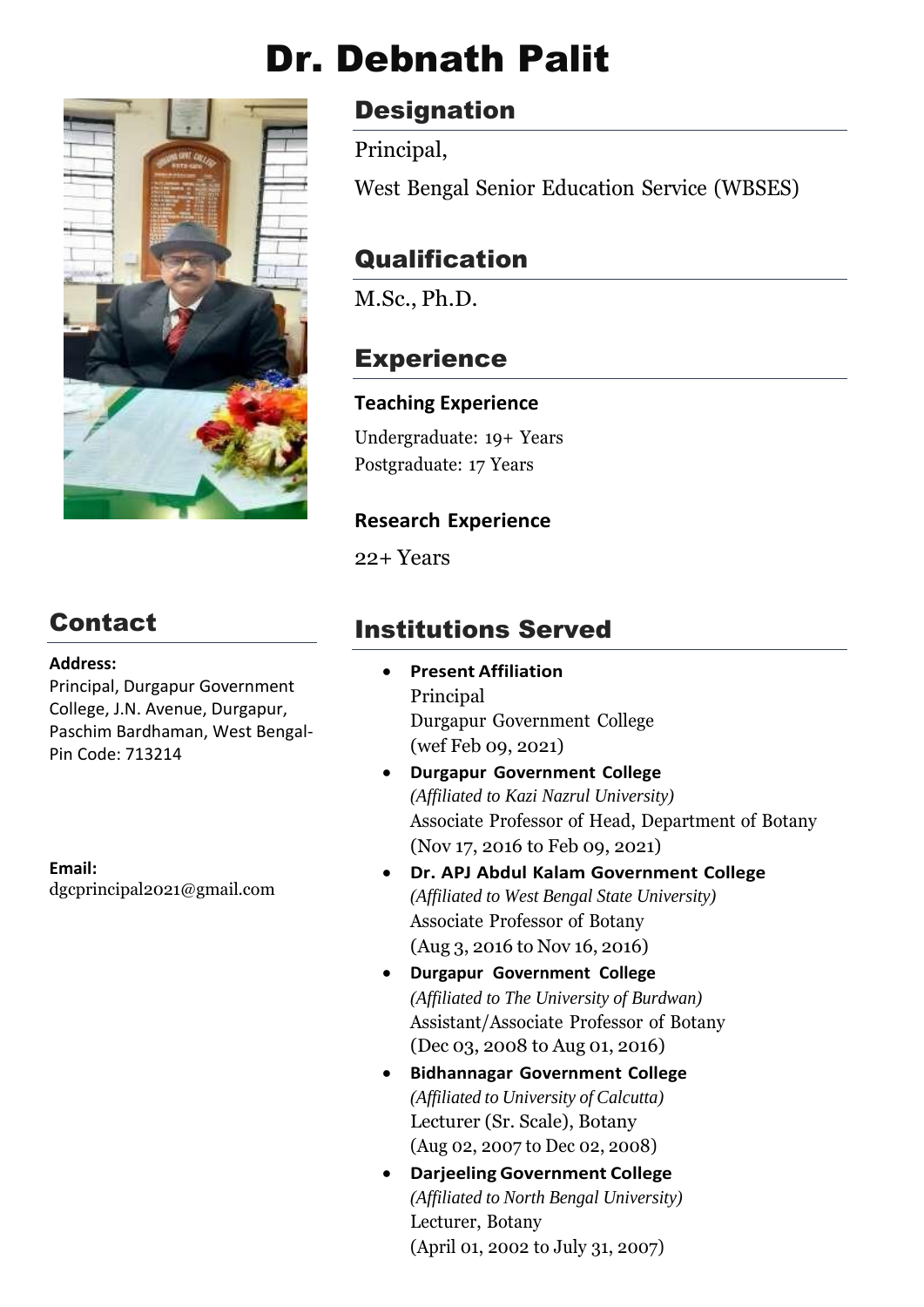# Research Interest

Ecology of Wetlands, Pit-lakes and Forest, Phyto- and Microbial remediation of coal mined generated wastelands, Air Pollution Control, Environmental Impact Assessment

# Teaching activities

Both offline and online methods of teaching are adopted to implement a student centered learning mechanism. Courses taught for B.Sc. Honours Programme in Botany are Morphology of Angiosperms (Semester-II), Plant Systematics (Semester-III), Biochemistry and Ecology (Semester-IV), Plant Physiology (Semester-V), Analytical Techniques in Plant Science (Semester-V), Horticultural practices & Post-Harvest Technology (Semester-VI).

# Administrative Experience

- **Officer-in-Charge, Durgapur Government College** (October 19, 2011 to August,20, 2013)
- **Centre -in-Charge, Netaji Subhas Open University Study centre** (PG Department of Zoology) at Durgapur Government College (October 19, 2011 to August,20, 2013)
- **Centre -in-Charge, Netaji Subhas Open University Study centre** (Bachelor Degree Programme and Post Graduate Programme) at Durgapur GovernmentCollege (July 2012 to August 2013)
- **Coordinator, UGC- Career Oriented Programme (COP)** in Corporate Communication and Communicative English,

(October 19, 2011 to August,20, 2013)

- **Head, Department of Conservation Biolog**y, Durgapur Government College (November 6, 2009 to December 03, 2014)
- **Head, Department of Botany**, Durgapur Government College (August, 2017 to till date)

# Research Collaborations

- Department of Zoology and Chemistry University of Burdwan
- Post-Graduate Department of Geology, Durgapur Government College
- Department of Zoology, Calcutta University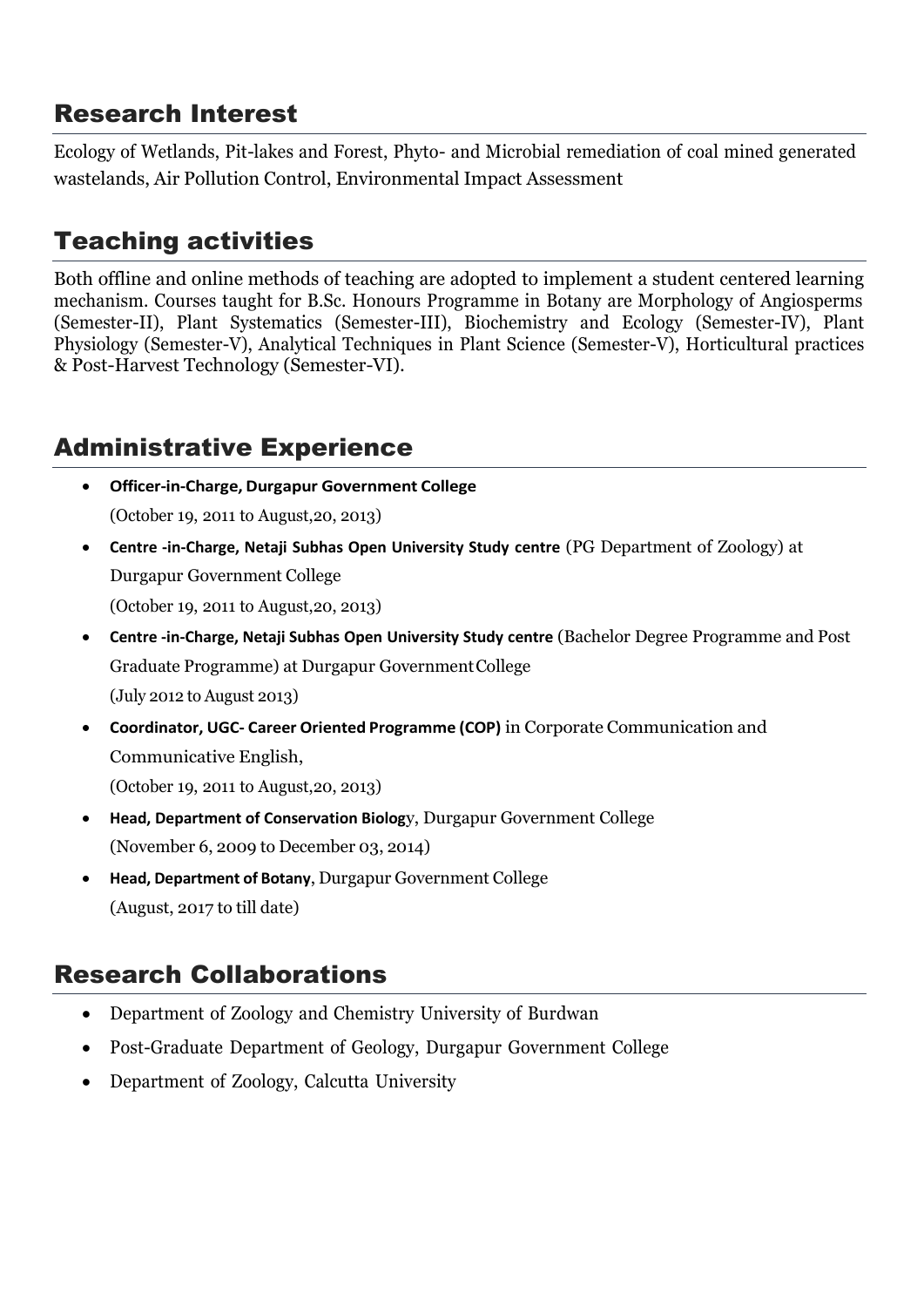- 1. Saikat Mondal, **Debnath Palit\***, Pinaki Chattopadhyay (**2020**), Impact of Mining on Tree Diversity of the Coal Mining Forest Area at Raniganj Coal Field Area of West Bengal, India. *Ecology, Environment and Conservation*,26 (Spl. Issue) S140-S146
- 2. Saikat Mondal, **Debnath Palit\*,** Pinaki Chattopadhyay (**2020**), Vegetation Analysis in Chora and Joyalbhanga Forest Area of Raniganj Coal Field, West Bengal, India. *Indian Journal of Ecology* , 47(3): 831-841
- 3. Banerjee S, Palit D and **Banerjee A.**(2020) Variation of tree biochemical and physiological charactersunder different air pollution stresses. Environmental science and Pollution research. <https://doi.org/10.1007/s11356-020-11674-3>
- 4. Saikat Mondal, **Debnath Palit\*** (**2019**), Evaluation of water quality using water quality index of pit lakes, Raniganj coal field area, West Bengal, India. *Research Journal of Life Sciences, Bioinformatics, Pharmaceutical and Chemical Sciences*. [http://www.rjlbpcs.com/article-pdf](http://www.rjlbpcs.com/article-pdf-downloads/2019/28/656.pdf)[downloads/2019/28/656.pdf](http://www.rjlbpcs.com/article-pdf-downloads/2019/28/656.pdf)
- 5. Saikat Mondal**, Debnath Palit\*** (**2019**), Inventory of Plant Species, Phytosociology and Species Diversity of Gunjan Ecological Park Pit Lake, West Bengal, India. *International Journal of Scientific Research and Reviews, 8* (2), 01-17.

[https://www.ijsrr.org/down\\_82562.php](https://www.ijsrr.org/down_82562.php)

- 6. Saikat Mondal **, Debnath Palit\*,** Pinaki Chattopadhyay (**2019**), Species diversity and vegetation structure of coal mine generated wasteland of Raniganj Coal Field, West Bengal, India. *International journal of current research and review.* [https://www.ijcrr.com/uploads/2617\\_pdf.pdf](https://www.ijcrr.com/uploads/2617_pdf.pdf)
- 7. Siboram Banerjee, Arnab Banerjee, **Debnath Palit\*** (**2018**), Assessment of vegetation under air pollution stress in urban industrial area for green belt development in Durgapur, West Bengal, India. *International Journal of Environmental Science and Technology*, 16, 5827-5870. <https://link.springer.com/article/10.1007/s13762-018-1963-9>
- 8. **Debnath Palit**.\*, Saikat Mondal, Pinaki Chattopadhyay (**2018),** Analysing water quality index of selected pit-lakes of Raniganj Coal Field Area, India. *Environment and Ecology,* 36 (4A): 1167-117[5.](https://www.researchgate.net/publication/334769745_Analyzing_Water_Quality_Index_of_Selected_Pit-Lakes_of_Raniganj_Coal_Field_Area_India) [https://www.researchgate.net/publication/334769745\\_Analyzing\\_Water\\_Quality\\_Index\\_of\\_Selected](https://www.researchgate.net/publication/334769745_Analyzing_Water_Quality_Index_of_Selected_Pit-Lakes_of_Raniganj_Coal_Field_Area_India) Pit-Lakes of Raniganj Coal Field Area India
- 9. **Debnath Palit\***, Debalina Kar, Ambarish Mukherjee (**2018**), Flowering and fruiting responses of the wetland macrophytes in Birbhum district, West Bengal, India. *The Asian Journal of horticulture*, 13(1):8- 17. [http://www.researchjournal.co.in/online/TAJH/TAJH%2013\(1\)/13\\_8-13\\_A.pdf](http://www.researchjournal.co.in/online/TAJH/TAJH%2013(1)/13_8-13_A.pdf)
- 10. **Debnath Palit\*,** Debalina Kar, Ambarish Mukherjee (**2017**), Developmental perspective of wetlands in Birbhum district, West Bengal, India. *Indian Journal of Applied Research*, 7(6): 484-486. [https://www.worldwidejournals.com/indian-journal-of-applied-research-](https://www.worldwidejournals.com/indian-journal-of-applied-research-(IJAR)/fileview/June_2017_1496325441__143.pdf) [\(IJAR\)/fileview/June\\_2017\\_1496325441](https://www.worldwidejournals.com/indian-journal-of-applied-research-(IJAR)/fileview/June_2017_1496325441__143.pdf) 143.pdf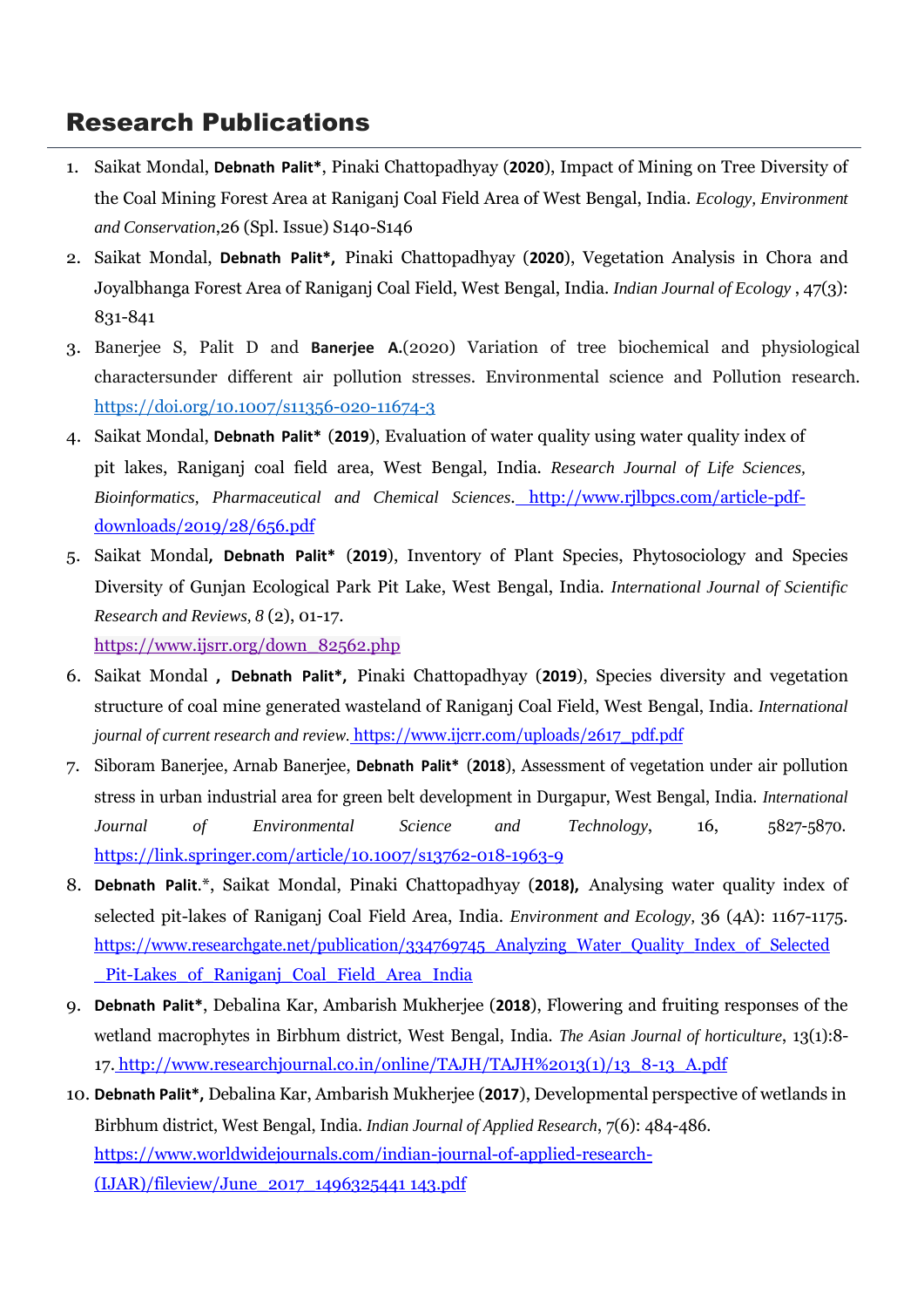- 11. **Debnath Palit\***, Debalina Kar, Sharmila Roy Choudhury, Aparajita Mukherjee (**2017**), Sediment characterization on pit-lake water body of Raniganj Coal Fields, West Bengal, India*. Indian Journal of Applied Research*, 7(10): 555-557. [https://www.worldwidejournals.com/indian-journal-of-applied](https://www.worldwidejournals.com/indian-journal-of-applied-research-(IJAR)/fileview/October_2017_1506778122__134.pdf)[research-](https://www.worldwidejournals.com/indian-journal-of-applied-research-(IJAR)/fileview/October_2017_1506778122__134.pdf) [\(IJAR\)/fileview/October\\_2017\\_1506778122](https://www.worldwidejournals.com/indian-journal-of-applied-research-(IJAR)/fileview/October_2017_1506778122__134.pdf) 134.pdf
- 12. **Debnath Palit\***, Debalina Kar, Sharmila Roy Choudhury, Aparajita Mukherjee (**2017),** Water Quality Assessment of Pit-Lakes in Raniganj Coalfields Area, West Bengal, India. *International Journal of Current Research and Review,* 9(11): 10-15. [https://www.ijcrr.com/uploads/1219\\_pdf.pdf](https://www.ijcrr.com/uploads/1219_pdf.pdf)
- 13. **Debnath Palit\*,** Debalina Kar, Ambarish Mukherjee (**2017),** Studies on Macrophyte Diversity in Lalbandh Wetland, Birbhum, West Bengal, India. *International Journal of Interdisciplinary and Multidisciplinary Studies.*, 4(2): 198-203. [https://www.semanticscholar.org/paper/Studies-on-](https://www.semanticscholar.org/paper/Studies-on-Macrophyte-Diversity-in-Lalbandh-West-Palit-Kar/fb2e53c2d61523c3358e62d68e0eda5c14e79d22)[Macrophyte-Diversity-in-Lalbandh-West-Palit-](https://www.semanticscholar.org/paper/Studies-on-Macrophyte-Diversity-in-Lalbandh-West-Palit-Kar/fb2e53c2d61523c3358e62d68e0eda5c14e79d22) [Kar/fb2e53c2d61523c3358e62d68e0eda5c14e79d22](https://www.semanticscholar.org/paper/Studies-on-Macrophyte-Diversity-in-Lalbandh-West-Palit-Kar/fb2e53c2d61523c3358e62d68e0eda5c14e79d22)
- 14. **Debnath Palit\***, Debalina Kar (**2017)**, A Study of physico-chemical characteristics of overburden dump soil in selected coal mining areas of Raniganj coal fields, West Bengal, India. *International Research Journal of Natural and Applied Sciences*, 4(6): 1-12.
- 15. **Debnath Palit\*,** Debalina Kar, Ambarish Mukherjee (**2017),** Studies on Grass Flora in the Wetland of Birbhum District, West Bengal, India. *Journal of Plant Sciences*, 12: 59-67 <https://scialert.net/abstract/?doi=jps.2017.59.67>
- 16. Payel Majumder, **Debnath Palit\*** (**2017**), Isolation, Identification and Characterization of Bacteria of Coal Mine Soil at Sonepur Bazari of Raniganj Coalfield, West Bengal. *International Journal of Applied Environmental Sciences*, 12(6), pp. 1131-1140. [https://www.ripublication.com/ijaes17/ijaesv12n6\\_07.pdf](https://www.ripublication.com/ijaes17/ijaesv12n6_07.pdf)
- 17. **Debnath Palit\***, Arnab Banerjee (**2016**), Traditional uses and conservative lifestyle of lepcha tribe through sustainable bio resource utilization – case studies from Darjeeling and north Sikkim, India. *International Journal of Conservation Science*, 7(3): 735-752. [https://pdfs.semanticscholar.org/accb/f0a9c4e5be66a34a40b34cd61da75d155118.pdf?\\_ga=2.15705](https://pdfs.semanticscholar.org/accb/f0a9c4e5be66a34a40b34cd61da75d155118.pdf?_ga=2.157054523.1054093384.1593798511-510288236.1593692900) 4523.1054093384.1593798511-510288236.1593692900
- 18. **Debnath Palit\***, Aparajita Mukherjee, Debalina Kar, Sharmila Roy Choudhury , Babli Garai, Piyali Kar, P, Santanu Gupta (**2016)**, Determinants of Pitlake Usage in Raniganj Coalfield Region, West Bengal: Implications for Sustainable Use. *International Journal of Innovative Research in Engineering & Management*., 3(2): 72-79. <https://www.ijirem.org/DOC/3fa51a771-e0c7-491e-92a2-3eb138ba995a.pdf>
- 19. Sanchita Banerjee, Debalina Kar, Arnab Banerjee, **Debnath Palit\*** (**2016**), Studies on limnology and macrophytes in selected water bodies of Durgapur, West Bengal, India. *American Journal of Innovative Research and Applied Sciences*, 2(4): 174-180. [https://american-jiras.com/Abstract6\\_April2106.html](https://american-jiras.com/Abstract6_April2106.html)
- 20. Debalina Kar, **Debnath Palit\*** (**2016**), Natural occurrence of plant species on Bankola area of Raniganj Coalfield, West Bengal, India. *International Educational Scientific Research Journal,* 2(6): 37-38. [https://www.researchgate.net/publication/333701138\\_NATURAL\\_OCCURRENCE\\_OF\\_PLANTS\\_IN\\_BA](https://www.researchgate.net/publication/333701138_NATURAL_OCCURRENCE_OF_PLANTS_IN_BANKOLA) **[NKOLA](https://www.researchgate.net/publication/333701138_NATURAL_OCCURRENCE_OF_PLANTS_IN_BANKOLA)**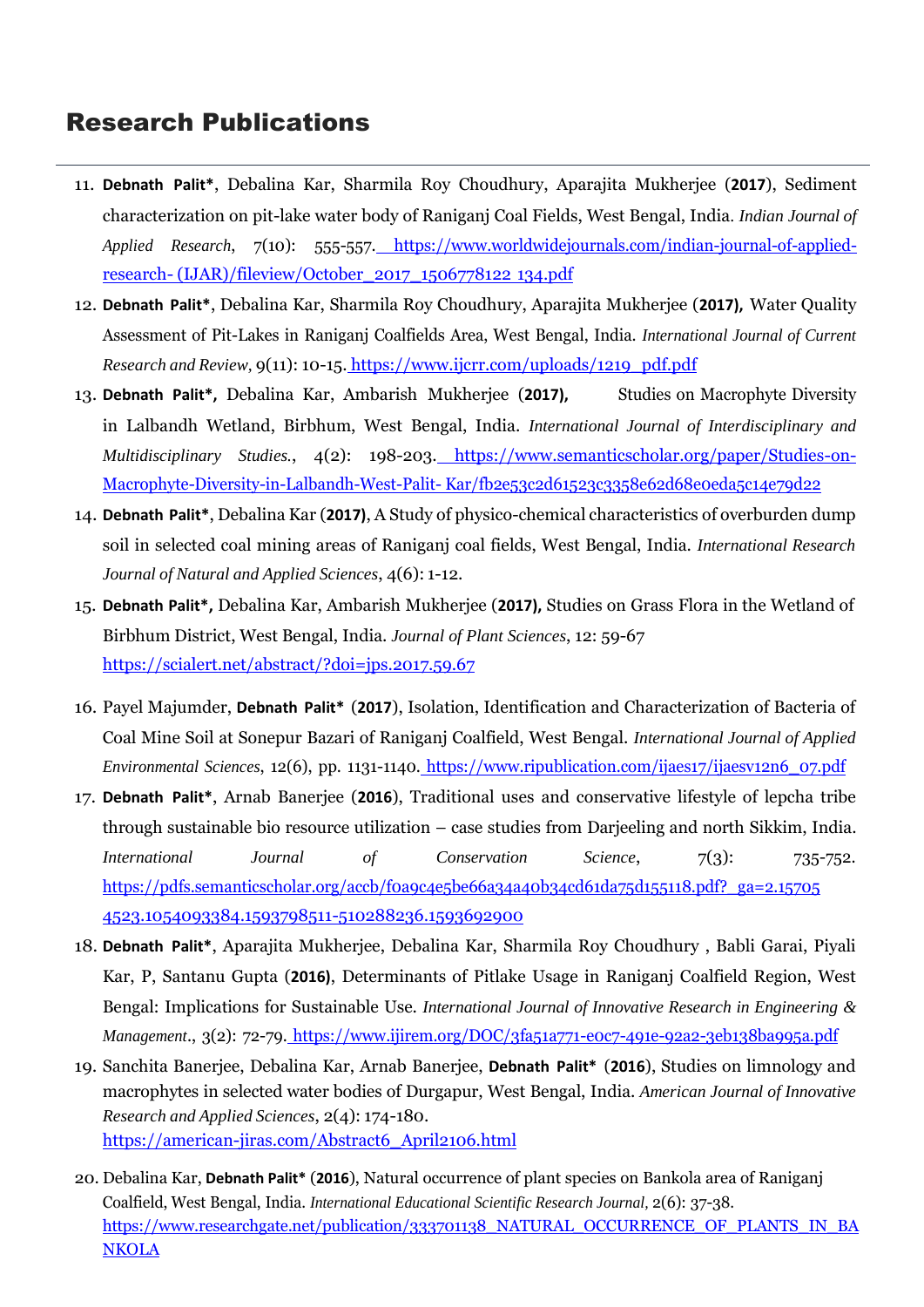- 21. **Debnath Palit\***, Debalina Kar , Sharmila Roy Choudhury , Aparajita Mukherjee, Babli Garai, Piyali Kar (**2016)**, Species Composition of Plant Communities in Pitlakes of Raniganj Coal Field, West Bengal, India*. International Journal of Current Research in Biosciences and Plant Biology*, 3(6): 82-86. <http://dx.doi.org/10.20546/ijcrbp.2016.306.010>
- 22. DebalinaKar, **Debnath Palit\*** (**2016**), Assessment of plant species assemblages with their distribution in an open cast mining area of Raniganj Coalfield, West Bengal, India. *International Journal of Scientific & Engineering Research*, 7(7): 443-452. [https://www.ijser.org/researchpaper/Assessment-of-plant-species](https://www.ijser.org/researchpaper/Assessment-of-plant-species-assemblages-with-their-distribution-in-an-open-cast-mining-area-of-Raniganj-coalfield-West-Bengal-India.pdf)[assemblages-with-their-](https://www.ijser.org/researchpaper/Assessment-of-plant-species-assemblages-with-their-distribution-in-an-open-cast-mining-area-of-Raniganj-coalfield-West-Bengal-India.pdf) [distribution-in-an-open-cast-mining-area-of-Raniganj-coalfield-West-Bengal-](https://www.ijser.org/researchpaper/Assessment-of-plant-species-assemblages-with-their-distribution-in-an-open-cast-mining-area-of-Raniganj-coalfield-West-Bengal-India.pdf)India.pdf
- 23. Siboram Banerjee, **Debnath Palit\***, Arnab Banerjee, (**2016**), Changing Strategies of Biochemical and Physiological Features of Selected Plant Species on Effect of Air Pollution in Eastern Steel City, Durgapur, India. *International Journal of Current Microbiology and Applied Sciences* , 5 (9): 733-741. [https://www.ijcmas.com/5-9-2016/Shiboram%20Banerjee,%20et%20al.pdf](https://www.ijcmas.com/5-9-2016/Shiboram%20Banerjee%2C%20et%20al.pdf)
- 24. Minu Mishra, Arnab Banerjee, **Debnath Palit\*** (**2016**), Variation of Nutrient Level in Soil and Leaf Litter of Selected Tree Species: A Case Study. *International Journal of Ecology and Environment,* 31(2): 99- 111. <http://www.ceser.in/ceserp/index.php/ijed/article/view/4325>
- 25. Payel Majumder, **Debnath Palit\*** (**2016**), Microbial Diversity of Soil in Some Coal Mine Generated Wasteland of Raniganj Coalfield, West Bengal, India. *International Journal of Current Microbiology and Applied Sciences*, 5(2): 637-641.

<https://www.ijcmas.com/5-2-2016/Payel%20Majumder%20and%20Debnath%20Palit.pdf>

- 26. Aparajita Mukherjee, **Debnath Palit\*,** Santanu Gupta (**2015**), Rare record on Plaintive Cuckoo (*Cacomantis merulinus*) from a fresh water wetland of Bankura district, West Bengal, India. *Zoosprint,* XXX (3): 19-21. <https://zoosprint.zooreach.org/index.php/zp/article/download/730/716>
- 27. Santanu Gupta, Aparajita Mukherjee, **Debnath Palit\*** (**2015**), Reporting of (Sand?) Martin Riparia (riparia?) From Durgapur Barrage, West Bengal, India. *Zoosprint,* 30 (7):6-9 <https://www.zoosprint.zooreach.org/index.php/zp/article/view/768/754>
- 28.Tripti Bouri **Debnath Palit**,\* Ambarish Mukherjee (**2015**), Livelihood dependency of rural people utilizing non-timber forest product (NTFPs) in a moist deciduous forest zone, West Bengal, India. *International Journal of Advanced Research*, 3(4): 1030-1040. [http://www.journalijar.com/uploads/597\\_IJAR-4192.pdf](http://www.journalijar.com/uploads/597_IJAR-4192.pdf)
- 29. Tripti Bouri **Debnath Palit**,\* Ambarish Mukherjee (**2014**) An investigation of plant communities in Basudha beat of Durgapur forest range, West Bengal, India. International *Journal of Current Microbiology and Applied Sciences* 3 (9): 596-607. [https://www.ijcmas.com/vol-3-9/Tripti%20Bouri,%20et%20al.pdf](https://www.ijcmas.com/vol-3-9/Tripti%20Bouri%2C%20et%20al.pdf)
- 30.**Debnath Palit**,\* Arnab Banerjee, (**2014**), The Diversity and Richness of Vegetation of Gaddikhana Forest Beat in Darjeeling Himalaya, West Bengal, India. *International Journal of Latest Technology in Engineering, Management & Applied Science*, III(X): 106-11[2.](https://www.ijltemas.in/DigitalLibrary/Vol.3Issue10/106-112.pdf) <https://www.ijltemas.in/DigitalLibrary/Vol.3Issue10/106-112.pdf>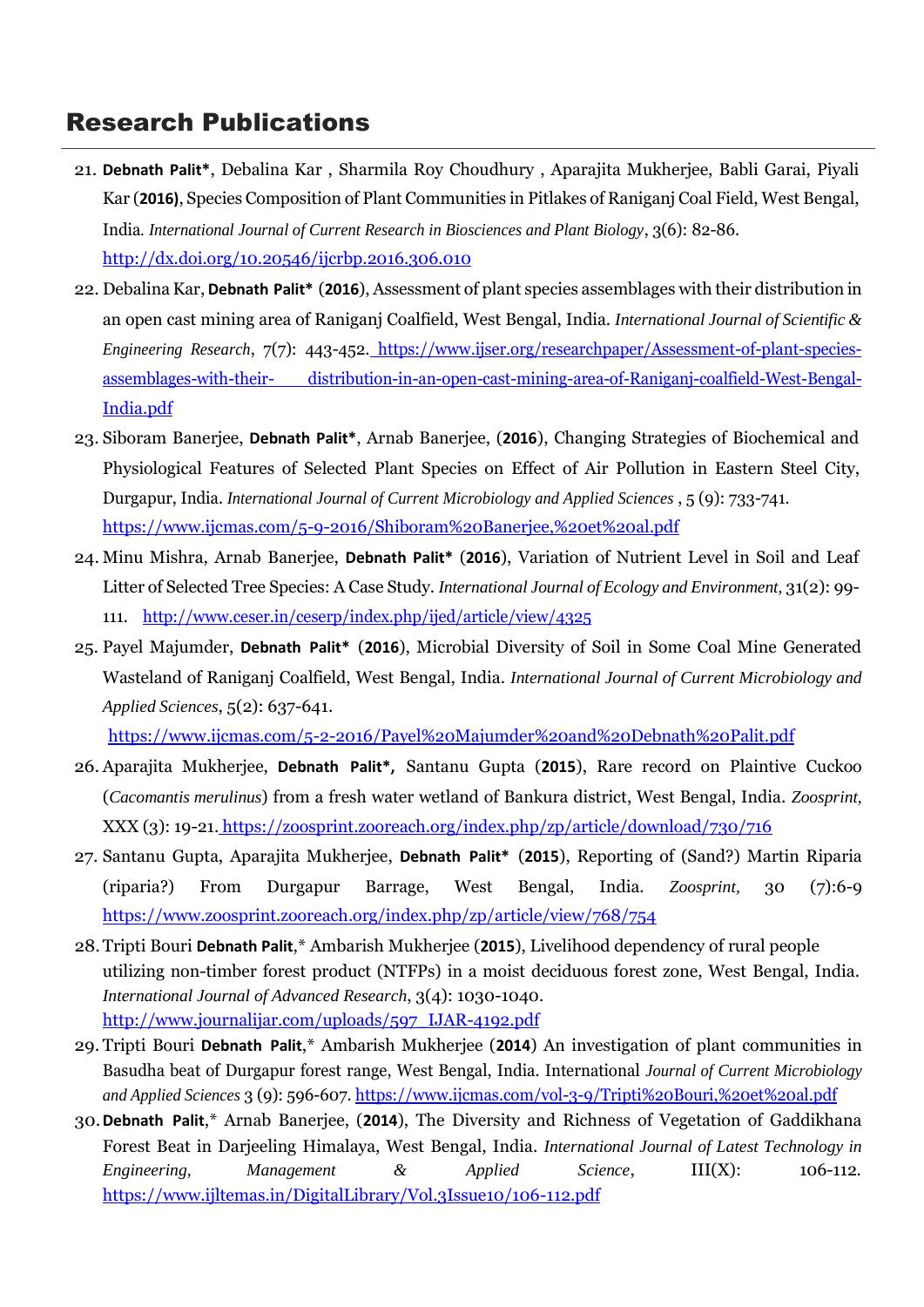- 31. **Debnath Palit**,\* Arnab Banerjee, (**2014**), Inventory of Plant Species, Phytosociology, Species Diversity and Pedological characteristics of Rambhi Beat, Senchal East Zone Forest Range, Darjeeling, West Bengal, India. *Journal of Forest Science*, 30(4): 331-341. <https://doi.org/10.7747/JFES.2014.30.4.331>
- 32. Santanu Gupta, **Debnath Palit** \* (**2014**), A Contribution to the Fish faunal status in wetlands of Birbhum District, West Bengal, India. *Asian Academic Research Journal of Multidisciplinary*, 1(28): 40-53. [https://www.researchgate.net/publication/261178223\\_A\\_Contribution\\_to\\_the\\_Fish\\_faunal\\_status\\_i](https://www.researchgate.net/publication/261178223_A_Contribution_to_the_Fish_faunal_status_in_wetlands_of_Birbhum_District_West_Bengal_India) [n\\_wetlands\\_of\\_Birbhum\\_District\\_West\\_Bengal\\_India](https://www.researchgate.net/publication/261178223_A_Contribution_to_the_Fish_faunal_status_in_wetlands_of_Birbhum_District_West_Bengal_India)
- 33. Santanu Gupta, **Debnath Palit** \* (**2014**), Biosurvilance of wetlands in Eastern India (Birbhum, West Bengal) for wise use. *International Journal of Science, Environment and Technology*, 3(6): 2136 – 2144. <http://www.ijset.net/journal/460.pdf>
- 34. Santanu Gupta, **Debnath Palit** \*(**2014**), Preliminary Assessment of Designated Usages/ Effective Wetland Management Strategies (EWMS) in Wetlands of Birbhum District, West Bengal, India. *Journal of Environmental Science, Computer Science and Engineering & Technology*, 3(4): 1881-1894. https://www.researchgate.net/publication/268924578 Preliminary Assessment of Designated Usa ges\_Effective\_Wetland\_Management\_Strategies\_EWMS\_in\_Wetlands\_of\_Birbhum\_District\_West\_B [engal\\_India](https://www.researchgate.net/publication/268924578_Preliminary_Assessment_of_Designated_Usages_Effective_Wetland_Management_Strategies_EWMS_in_Wetlands_of_Birbhum_District_West_Bengal_India)
- 35. Debalina Kar, **Debnath Palit\*** (**2014**), Phyto-Diversity on Selected Coal Mine Areas of Ranigunj Coalfields, India. *International Journal of Green and Herbal Chemistry*, 3(1): 049- 05[5.](https://www.researchgate.net/publication/333700910_PHYTODIVERSITY_OF_SELECTED_COAL_MINES) https://www.researchgate.net/publication/333700910\_PHYTODIVERSITY\_OF\_SELECTED\_COAL [MINE](https://www.researchgate.net/publication/333700910_PHYTODIVERSITY_OF_SELECTED_COAL_MINES) [S](https://www.researchgate.net/publication/333700910_PHYTODIVERSITY_OF_SELECTED_COAL_MINES)
- 36. Santanu Gupta, **Debnath Palit\***. (**2014**), A study on wetlands in Birbhum district, West Bengal, India. *Journal of Applied Sciences in Environmental Sanitation*, 9(2):79-84.
- 37. Debalina Kar, **Debnath Palit\*** (**2014)**, Perception Regarding Reclamation Strategies in Coal Mine of RCF in West Bengal - A Case Study from India: Implications for Future Development Perspectives in Wasteland Eco restoration. *Journal of Applied Technology in Environmental Sanitation*, 4(1): 1-6. [https://www.researchgate.net/publication/261177953\\_Perception\\_Regarding\\_Reclamation\\_Strategi](https://www.researchgate.net/publication/261177953_Perception_Regarding_Reclamation_Strategies_in_Coal_Mine_of_RCF_in_West_Bengal_-_A_Case_Study_from_India_Implications_for_Future_Development_Perspectives_in_Wasteland_Ecorestoration) es\_in\_Coal\_Mine\_of\_RCF\_in\_West\_Bengal\_-

[\\_A\\_Case\\_Study\\_from\\_India\\_Implications\\_for\\_Future\\_Development\\_Perspectives\\_in\\_Wasteland\\_Eco](https://www.researchgate.net/publication/261177953_Perception_Regarding_Reclamation_Strategies_in_Coal_Mine_of_RCF_in_West_Bengal_-_A_Case_Study_from_India_Implications_for_Future_Development_Perspectives_in_Wasteland_Ecorestoration) [restoration](https://www.researchgate.net/publication/261177953_Perception_Regarding_Reclamation_Strategies_in_Coal_Mine_of_RCF_in_West_Bengal_-_A_Case_Study_from_India_Implications_for_Future_Development_Perspectives_in_Wasteland_Ecorestoration)

- 38.Debalina Kar, Arnab Banerjee**, Debnath Palit\*** (**2014)**, Studies on Phyto-diversity of different types (OCP, PIT, INCLINED) of mines in Raniganj coalfield area, West Bengal, India. *Asian Academic Research Journal of Social Science and Humanities*. 1(19): 515-52[2.](https://www.researchgate.net/publication/334681002_STUDIES_ON_PHYTO-DIVERSITY_OF_DIFFERENT_TYPES_OCP_PIT_INCLINED_OF_MINES_IN_RANIGUNJ_COALFIELD_AREA_WEST_BENGAL_INDIA) https://www.researchgate.net/publication/334681002 STUDIES ON PHYTO-DIVERSITY\_OF\_DIFFERENT\_TYPES\_OCP\_PIT\_INCLINED\_OF\_MINES\_IN\_RANIGUNJ\_COA LFIELD\_AREA\_ [WEST\\_BENGAL\\_INDIA](https://www.researchgate.net/publication/334681002_STUDIES_ON_PHYTO-DIVERSITY_OF_DIFFERENT_TYPES_OCP_PIT_INCLINED_OF_MINES_IN_RANIGUNJ_COALFIELD_AREA_WEST_BENGAL_INDIA)
- 39. **Debnath Palit\***, Aparajita Mukherjee, Santanu Gupta, Debalina Kar (**2014**), Water quality in the pit lakes of Raniganj coal field, West Bengal, India. *Journal of Applied Sciences in Environmental Sanitation*,  $9(1)$ : 1-6.
- 40.Partha Sarathi Basu , **Debnath Palit\***, Arnab Banerjee (**2013**), Assessment of Diversity and Resource Potential of Non-Timber Forest Product(NTFP) in Selected Sites of Bishnupur Forest Division of Bankura District, West Bengal, India, *New York Science Journal,* 6(5): 46-53.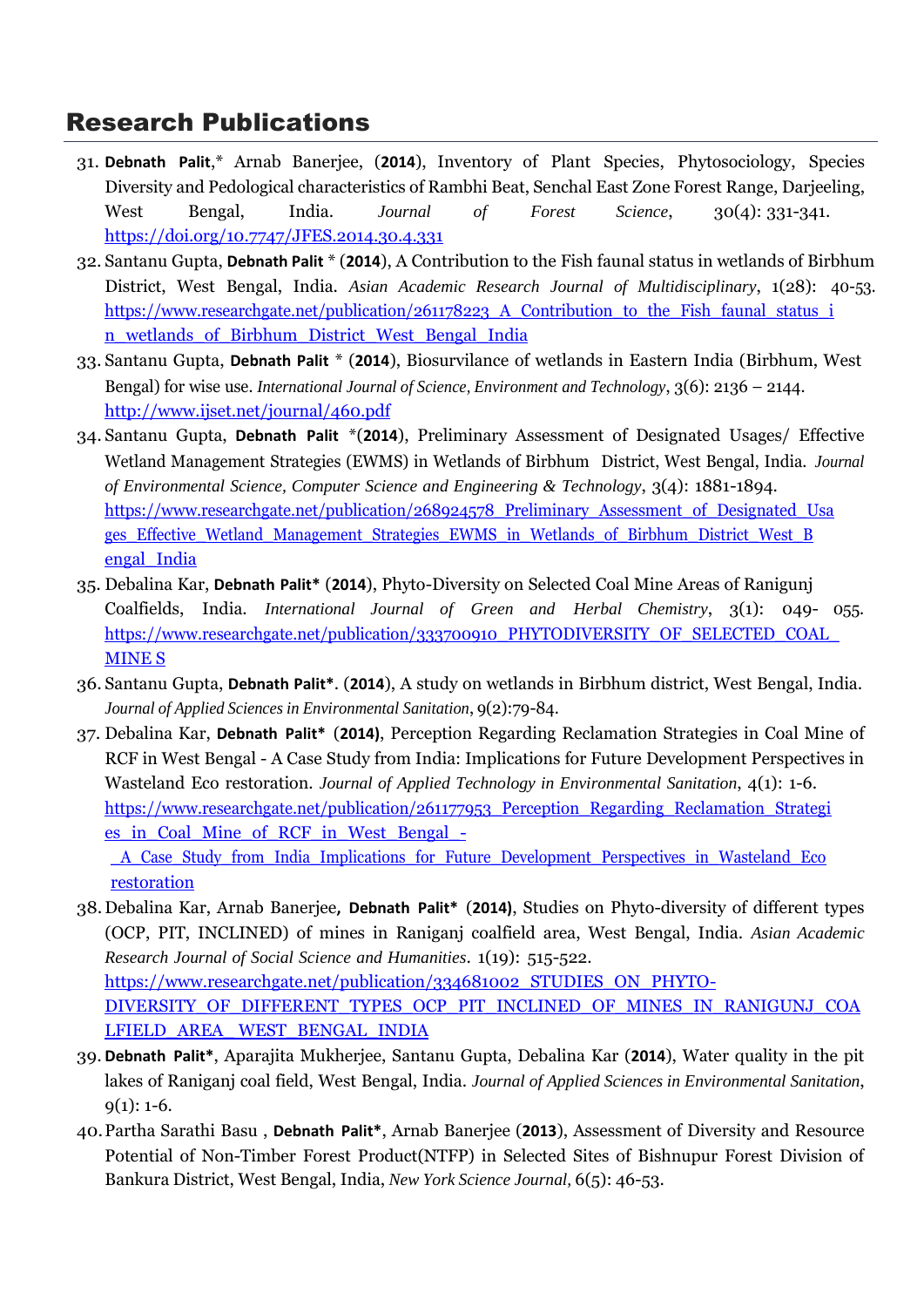- 41. Tripti Bouri, **Debnath Palit**,\* Ambarish Mukherjee (**2013)**, Phytosociology and Pedological characteristics of selected beats of Durgapur forest range, W.B, India. *Communications in Plant Science*, 3(3-4): 37-45. <https://doaj.org/article/4c891ba297f1469388ee3a527aec9bac>
- 42. Mousumi Garai, Debalina Kar, **Debnath Palit**,\* Arnab Banerjee (**2013**), Phytosociological Assessment of Vegetation of Durgapur Government College Campus, Durgapur, West engal. India. *International Journal of Engineering Research and applications*, 3(6): 835-840. [http://www.ijera.com/papers/Vol3\\_issue6/EK36835840.pdf](http://www.ijera.com/papers/Vol3_issue6/EK36835840.pdf)
- 43. Santanu Gupta, **Debnath Palit**\* (**2013**), Effect of Limnochemical Variables on the Aquatic Macrophyte Composition in Wetlands of Birbhum District. *Pollution Research*, 32(4) : 737- 742. [http://www.envirobiotechjournals.com/article\\_abstract.php?aid=4766&iid=165&jid=4](http://www.envirobiotechjournals.com/article_abstract.php?aid=4766&iid=165&jid=4)
- 44. Santanu Gupta, **Debnath Palit**\* (**2013**),Inventory and characterization of wetlands in Birbhum district, West Bengal, India: implications for conservation. *Ecology, Environment and Conservation,* 19(4): 995- 1000. [http://www.envirobiotechjournals.com/article\\_abstract.php?aid=4811&iid=166&jid=3](http://www.envirobiotechjournals.com/article_abstract.php?aid=4811&iid=166&jid=3)
- 45. Santanu Gupta, **Debnath Palit**\*, Aparajita Mukherjee, Debalina Kar (**2013**), Inventory of Pit Lakes in Raniganj Coal Field, West Bengal India. Journal *of Applied Technology in Environmental Sanitation*, 3(1): 55-60.
- 46. Santanu Gupta, Aparajita Mukherjee ,**Debnath Palit**\*, Paromit Chatterjee, Indrani Biswas (**2013**), A Reporting on Wire Tailed Swallows (Hirundosmithii) winter visit to Durgapur Barrage, West Bengal, India. *Zoosprint*, 28(8): 22-24.
- 47. **Debnath Palit**,\* Arnab Banerjee (**2013**), Species Diversity and Pedological Characteristics in Selected Sites of Senchal Wildlife Sanctuary, West Bengal, India. *Journal of Environment and Ecology*, 4(1): 111- 137.

[https://www.researchgate.net/publication/261178044\\_Species\\_Diversity\\_and\\_Pedological\\_Characte](https://www.researchgate.net/publication/261178044_Species_Diversity_and_Pedological_Characteristics_in_Selected_Sites_of_Senchal_Wildlife_Sanctuary_West_Bengal_India) ristics in Selected Sites of Senchal Wildlife Sanctuary West Bengal India

- 48.**Debnath Palit**,\* Debalina Kar, Priyanka Mishra, Arnab Banerjee, (**2013**), Assessment of Air Quality Using several Biomonitors of selected sites of Durgapur, Burdwan District by Air Pollution tolerance index approach. *Indian Journal of Scientific Research*, 4(1): 149-15[2.](https://www.ijsr.in/upload/744301032CHAPTER_27.pdf) [https://www.ijsr.in/upload/744301032CHAPTER\\_27.pdf](https://www.ijsr.in/upload/744301032CHAPTER_27.pdf)
- 49. Aparajita Mukherjee, **Debnath Palit**\* (**2013**), Appraisal of Use Pattern in Wetlands of Bankura, a Drought Prone Region from Eastern India. *Journal of Applied Technology in Environmental Sanitation,* 3(4): 141-146.

[https://www.researchgate.net/profile/Aparajita\\_Mukherjee/publication/257956791\\_Appraisal\\_of\\_U](https://www.researchgate.net/profile/Aparajita_Mukherjee/publication/257956791_Appraisal_of_Use_Pattern_in_Wetlands_of_Bankura_a_Drought_Prone_Region_from_Eastern_India/links/00b7d529debdea4aa5000000/Appraisal-of-Use-Pattern-in-Wetlands-of-Bankura-a-Drought-Prone-Region-from-Eastern-India.pdf) se Pattern in Wetlands of Bankura a Drought Prone Region from Eastern India/links/00b7d52 [9debdea4aa5000000/Appraisal-of-Use-Pattern-in-Wetlands-of-Bankura-a-Drought-Prone-Region-](https://www.researchgate.net/profile/Aparajita_Mukherjee/publication/257956791_Appraisal_of_Use_Pattern_in_Wetlands_of_Bankura_a_Drought_Prone_Region_from_Eastern_India/links/00b7d529debdea4aa5000000/Appraisal-of-Use-Pattern-in-Wetlands-of-Bankura-a-Drought-Prone-Region-from-Eastern-India.pdf) [from-](https://www.researchgate.net/profile/Aparajita_Mukherjee/publication/257956791_Appraisal_of_Use_Pattern_in_Wetlands_of_Bankura_a_Drought_Prone_Region_from_Eastern_India/links/00b7d529debdea4aa5000000/Appraisal-of-Use-Pattern-in-Wetlands-of-Bankura-a-Drought-Prone-Region-from-Eastern-India.pdf)Eastern-India.pdf

50. **Debnath Palit**,\* Santanu Gupta, Arnab Banerjee, Aparajita Mukherjee (**2013)**, Macro invertebrate Community- Environmental Interrelationship in Selected Lotic Ecosystem from Durgapur, West Bengal, India. *Journal of Applied Sciencesin Environmental Sanitation*, 8(4): 231-236.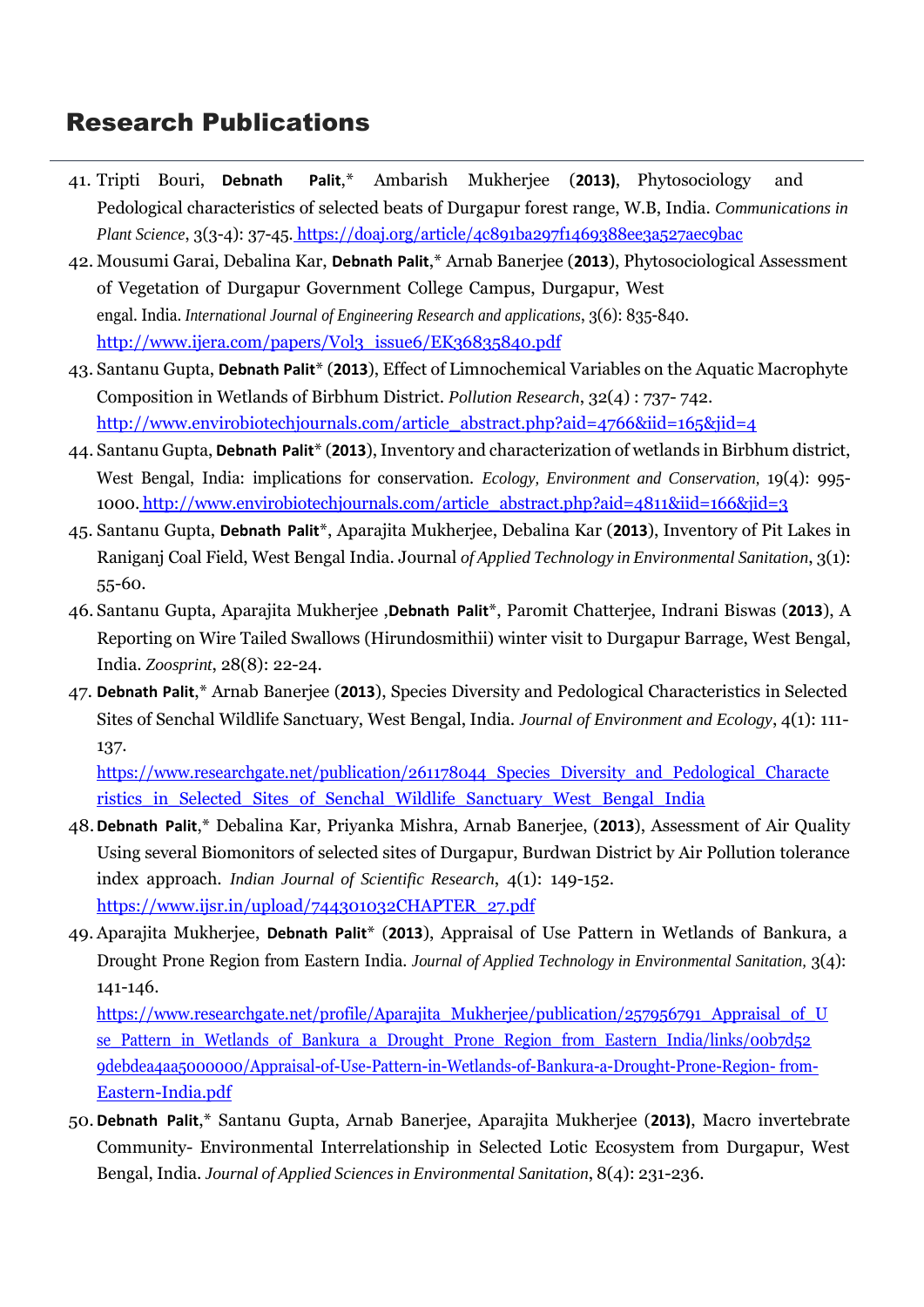- 51. **Debnath Palit**,\* Santanu Gupta, Arnab Banerjee, Aparajita Mukherjee (**2013),** Aquatic Macro invertebrate Diversity Based Bio monitoring of Selected Lotic Environments in Durgapur, West Bengal, India: Implications for Ecological Health Status Prediction. *Journal of Applied Technology in Environmental Sanitation*, 3(3): 117-122.
- 52. Sharmila Roy Choudhury **Debnath Palit**,\* Arnab Banerjee (**2013**), Assessment of zooplankton diversity in relation to physico-chemical parameters of water in selected water bodies of Durgapur Industrial region, West Bengal, India. *Asian Journal of Water, Environment and Pollution*, 10(4): 99-115. <https://content.iospress.com/articles/asian-journal-of-water-environment-and-pollution/ajw10-4-11>
- 53. Sanchita Banerjee, Debalina Kar, Arnab Banerjee, **Debnath Palit**,\* (**2012**), Utilization of some aquatic macrophytes in Borobandh-a lentic water body in Durgapur, West Bengal, India: Implications for socio-economic Up-liftment of local stakeholder. *Indian J. Applied & Pure Bio.*  $27(1): 83-92.$

[https://www.researchgate.net/publication/259476030\\_Utilization\\_of\\_some\\_Aquatic\\_macrophy](https://www.researchgate.net/publication/259476030_Utilization_of_some_Aquatic_macrophytes_i) tes in Borobandh-

a\_lentic\_water\_body\_in\_Durgapur\_West\_Bengal\_India\_Implications\_for\_socioeconomic upliftment of local stakeholder

- 54. Shyamali Das, Sudin Pal, **Debnath Palit**,\* (**2012**), An Insight into the Physico-Chemical characteristics of Water and Soil along with Macrophyte Diversity in Kathgola Dighi: A Freshwater Wetland in Jalpaiguri District, West Bengal, India. *Journal of Biodiversity and Ecological Sciences,* 2(3): 189-19[5.](https://www.researchgate.net/publication/262912784_An_Insight_into_the_Physico-Chemical_characteristics_of_Water_and_Soil_along_with_Macrophyte_Diversity_in_Kathgola_Dighi_A_Freshwater_Wetland_in) https://www.researchgate.net/publication/262912784 An Insight into the Physico-Chemical characteristics of Water and Soil along with Macrophyte Diversity in Kathgola Dighi A Freshwater Wetland in
- 55. **Debnath Palit**,\* Santanu Gupta (**2012**), Seasonal Changes in Limnological Parameters and Macrophyte Diversity Associated with Wetlands in Birbhum District, West Bengal, India. *Indian Journal of Plant Science*, 1(2-3): 97-115. [https://www.cibtech.org/J-Plant-Sciences/PUBLICATIONS/2012/Vol-1-No-](https://www.cibtech.org/J-Plant-Sciences/PUBLICATIONS/2012/Vol-1-No-2%263/10-016...Palit...Seasonal...District.pdf)

[2&3/10-](https://www.cibtech.org/J-Plant-Sciences/PUBLICATIONS/2012/Vol-1-No-2%263/10-016...Palit...Seasonal...District.pdf) [016...Palit...Seasonal...District.pdf](https://www.cibtech.org/J-Plant-Sciences/PUBLICATIONS/2012/Vol-1-No-2%263/10-016...Palit...Seasonal...District.pdf)

- 56. **Debnath Palit**,\* Aparajita Mukherjee (**2012)**, Studies on water quality and macrophyte composition in wetlands of Bankura district, West Bengal, India. *Indian Journal of Plant Science*, 1(2-3): 221-228. [https://www.cibtech.org/J-Plant-Sciences/PUBLICATIONS/2012/Vol-1-](https://www.cibtech.org/J-Plant-Sciences/PUBLICATIONS/2012/Vol-1-No-2%263/25...Palit...Studies...on...District.pdf) [No-](https://www.cibtech.org/J-Plant-Sciences/PUBLICATIONS/2012/Vol-1-No-2%263/25...Palit...Studies...on...District.pdf) [2&3/25...Palit...Studies...on...District.pdf](https://www.cibtech.org/J-Plant-Sciences/PUBLICATIONS/2012/Vol-1-No-2%263/25...Palit...Studies...on...District.pdf)
- 57. **Debnath Palit**,\* Debalina Kar, Santanu Gupta, Aparajita Mukherjee (**2012**), A comparative study of soil of different Coal Mines in RCF. *Indian Journal of Environmental Protection,* 32(6): 471-477.

https://www.researchgate.net/publication/256980789 A Comparative Study of Soil of Different Mine\_Types\_OCP\_Pit\_Inclined\_in\_and\_Around\_Ranigunj\_Coal\_Field\_Area\_West\_Bengal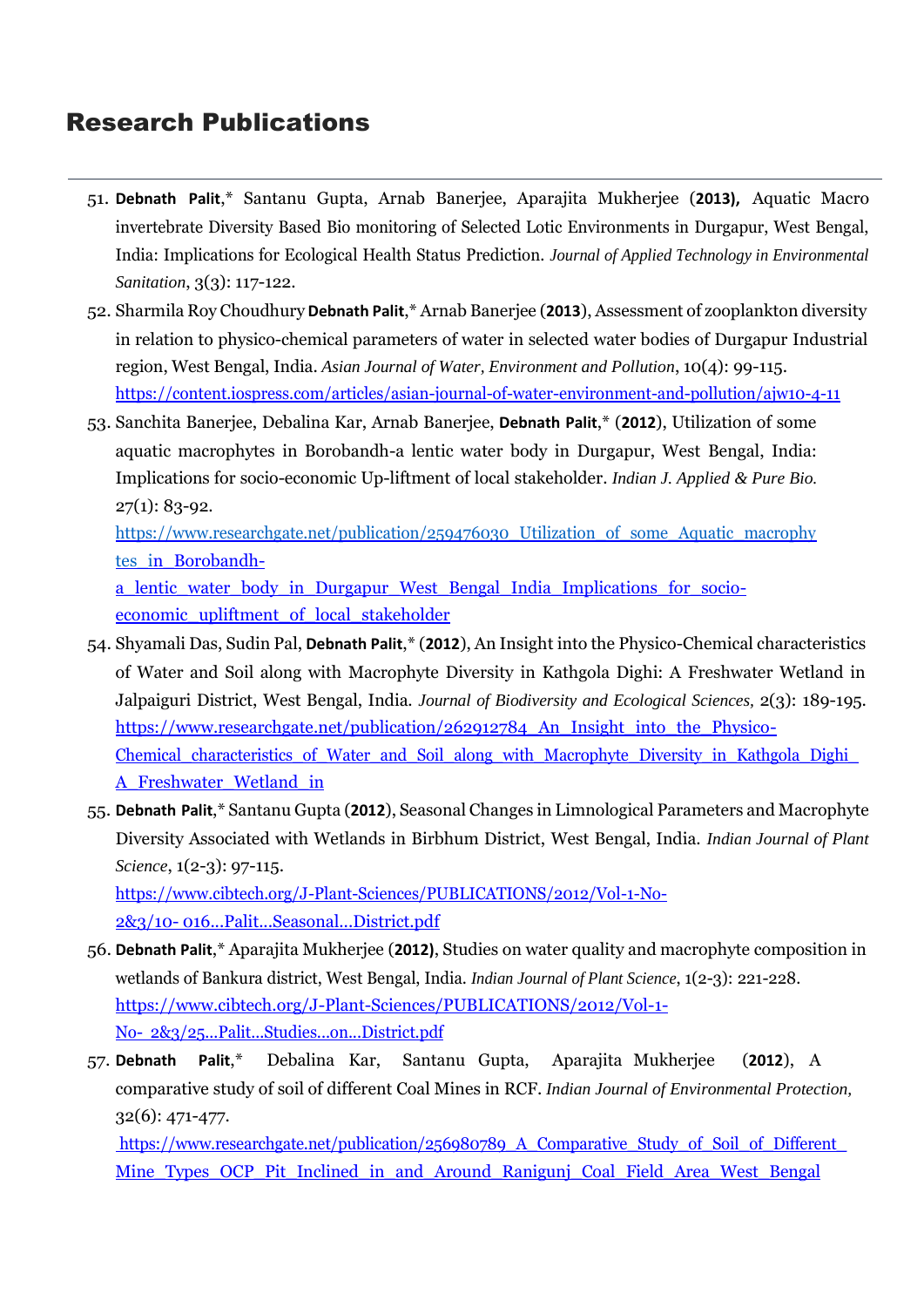- 58. **Debnath Palit**,\* Sudin Pal (**2012**), An investigation on mural plant diversity in Darjeeling Government College campus and adjoining areas, Darjeeling, West Bengal. *NeBio*, III (2): 58-62. https://www.researchgate.net/publication/261178043 An investigation on mural plant diversity i n\_Darjeeling\_Government\_College\_campus\_and\_adjoining\_areas\_Darjeeling\_West\_Bengal
- 59. **Debnath Palit**,\* Sudin Pal, Soma Chanda (**2012**), Diversity and richness of plants in Darjeeling Himalaya with an eye on Gaddikhana forest beat, Senchal east zone forest range, Darjeeling. *Indian Journal of Forestry*, 35(1): 39-44.
- 60.Debalina Kar, Arnab Banerjee, **Debnath Palit**,\* (**2011**) Assessment of Water Quality of Some Selected sites of Durgapur Industrial Belt, West Bengal, India through Distribution and Abundance of LarvalChironomidae in Relation with Physicochemical Characteristics of Water. *International Journal of Lakes and Rivers*, 4 (2): 177-19[8.](https://www.researchgate.net/publication/261177936_Assessment_of_Water_Quality_of_Some_Selected_Sites_of_Durgapur_Industrial_Belt_West_Bengal_India_through_Distribution_and_Abundance_of_Larval_Chironomidae_in_Relation_with_Physicochemical_Characterist) [https://www.researchgate.net/publication/261177936\\_Assessment\\_of\\_Water\\_Quality\\_of\\_Some\\_Sel](https://www.researchgate.net/publication/261177936_Assessment_of_Water_Quality_of_Some_Selected_Sites_of_Durgapur_Industrial_Belt_West_Bengal_India_through_Distribution_and_Abundance_of_Larval_Chironomidae_in_Relation_with_Physicochemical_Characterist) ected Sites of Durgapur Industrial Belt West Bengal India through Distribution and Abundance [\\_of\\_Larval\\_Chironomidae\\_in\\_Relation\\_with\\_Physicochemical\\_Characteristi](https://www.researchgate.net/publication/261177936_Assessment_of_Water_Quality_of_Some_Selected_Sites_of_Durgapur_Industrial_Belt_West_Bengal_India_through_Distribution_and_Abundance_of_Larval_Chironomidae_in_Relation_with_Physicochemical_Characterist)on.
- 61. **Debnath Palit**,\* Ambarish Mukherjee (**2011)**, Characterization of Physico-chemical properties of water and soil in Lalbandh, a freshwater wetland in Birbhum District, West Bengal. *Ecology Environment and Conservation*, 17(3): 557-56[2.](http://www.envirobiotechjournals.com/article_abstract.php?aid=242&iid=14&jid=3) [http://www.envirobiotechjournals.com/article\\_abstract.php?aid=242&iid=14&jid=3](http://www.envirobiotechjournals.com/article_abstract.php?aid=242&iid=14&jid=3)
- 62. **Debnath Palit**,\* Sudin Pal, Joydeep Acharya (**2011**), Tea-Garden Weeds of Happy Valley Tea Estate, Darjeeling, West Bengal: Ecological and Economic Aspects. *Journal of Economic and Taxonomic Botany*, 35(2): 412-417.
- 63. Gopal Goswami, Sudin Pal, **Debnath Palit**,\* (**2010**), Studies on the Physico-Chemical characteristics, Macrophyte Diversity and their Economic Prospect in Rajmata Dighi: A wetland in Cooch Behar District, West Bengal, India. *NeBIO*, 1(3): 21-27.
- 64. Kundu, Sudin Pal, **Debnath Palit**,\* (**2010**), A contribution on the plant diversity in 6th Mile Beat, Senchal East Zone Forest Range, West Bengal, India. *Journal Swamy Botanical Club,* 27: 85-92.
- 65. Sudin Pal, **Debnath Palit**,\* (**2010**), Traditional knowledge and bio resource utilization among Lepcha in North Sikkim. *NeBIO*, 2(1): 13-17.
- 66. **Debnath Palit**,\* Mayukh Mukherjee, Pipasha Borah (**2010**), Warfare's: Our Decaying Climate. *Communique*, 4(1): 71-80.
- 67. Nilu Tamang, **Debnath Palit**,\* ( **2010**), An ethno botanical study on the Lepchas in North Sikkim. *Pleione*, 4(1): 63-68.
- 68.Soma Chanda, **Debnath Palit**,\* (**2009**), Plant diversity indices and pedological characteristics of Ragiroom Beat, Senchal West Zone Forest Range, Darjeeling, West Bengal. India. *Pleione*, 3(1): 50-58.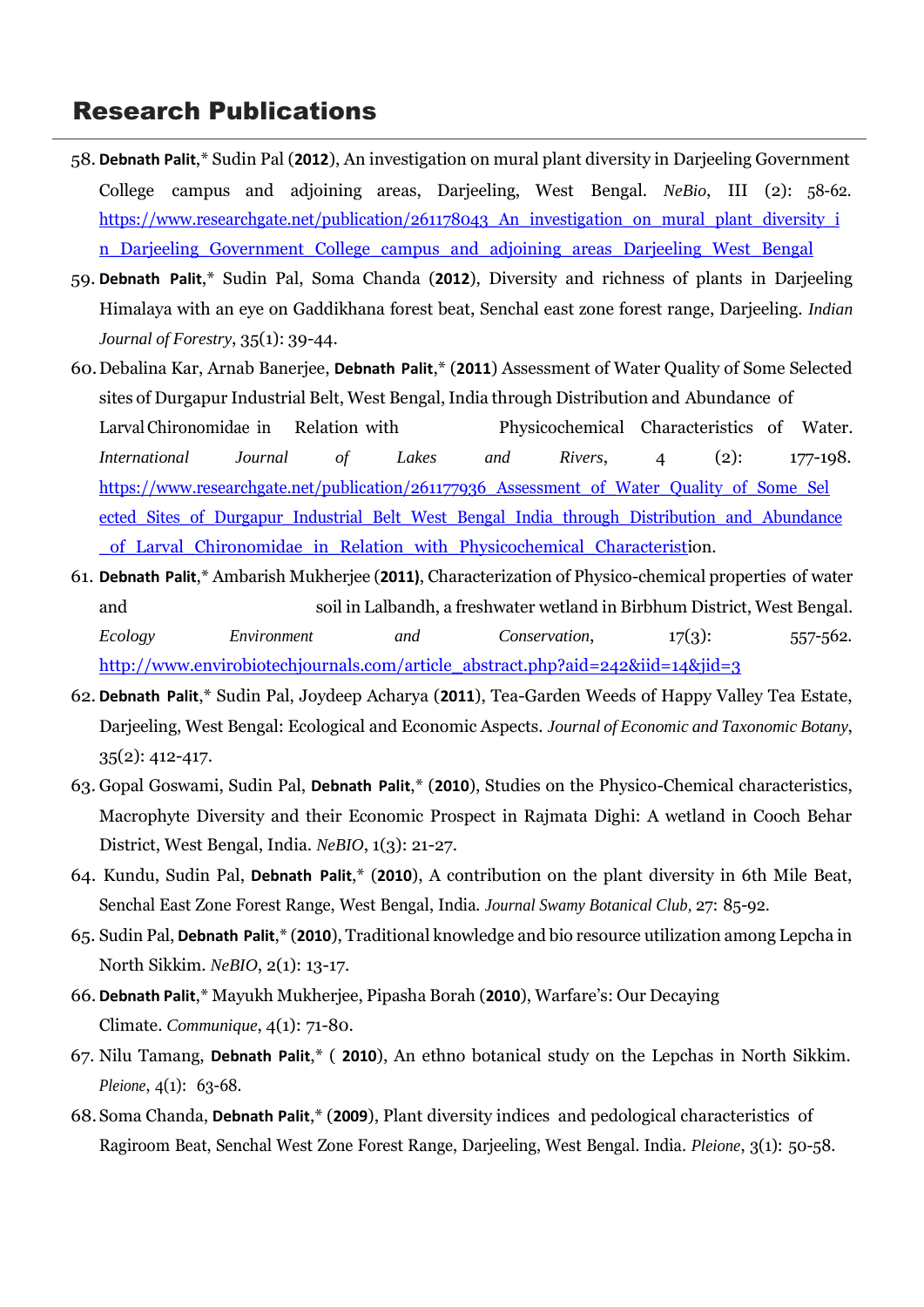- 69.**Debnath Palit**,\* Shyamali Das, Papia Nandy Palit (**2009**), Studies on physico-chemical characteristics of soil and water in Kathgola Dighi, a wetland near Falakata, Jalpaiguri, West Bengal. *Indian Journal of Landscape Systems Ecological Studies*, 32(1): 149-1154.
- 70.**Debnath Palit**,\* Sulochana Gurung (**2008**), Some phytoremedies used traditionally by Gurungs in Darjeeling, West Bengal, India. *Pleione*, 2(2): 171-174.
- 71. Papia Nandy Palit, **Debnath Palit**,\* (**2008**), Ecological investigation on wetlands of Birbhum District, West Bengal. *Indian Journal of Landscape Systems Ecological Studies*, 31(2): 112-117.
- 72. Amarendra Nath Mahata, Madhusudan Mondal, **Debnath Palit**,\* Ambarish Mukherjee (**2007**), Trees for energy forests in wastelands of Bihar, Orissa and West Bengal. *Ecology Environment and Conservation*, 13(2): 439-445.
- 73. **Debnath Palit**,\* Ambarish Mukherjee (**2007**), An inventory of wetlands in Birbhum District, West Bengal and their successional characteristics*. Environment and Ecology*, 25 (I): 173-176.
- 74. **Debnath Palit**,\* Gautam Bala, Ambarish Mukherjee (**2006**), Sedges in wetlands of Birbhum District, West Bengal. *Flora and Fauna*, 12(2): 269-274.
- 75. **Debnath Palit**,\* Gautam Gangly, Ambarish Mukherjee. (**2002**), Ecological studies on Ramnabagan Wildlife Sanctuary, Burdwan: 1-Biological Spectrum. *Science and Culture*, 68(5-6): 147-149.
- 76. **Debnath Palit**,\* Ambarish Mukherjee (**2001**), Angiosperm diversity in wetlands of Birbhum District, West Bengal. *Bulletin National Institute Ecology*, 11: 55-67.
- 77. **Debnath Palit**,\* Ambarish Mukherjee (**2001**), Foliar and pollen characters of Solanum nigrum L. and Croton bonplandianum Baill. in evaluation of purity of air. *Environment and Ecology*, 19(1): 182-185.
- 78.Kamal Bhattacharya, **Debnath Palit**,\* (**2000**), A census of Hydrophytes in Burdwan University campus. *Environment and Ecology*, 18(1): 150-155.
- 79. Sujit Mandal, Dipen Mondal, **Debnath Palit**,\* (**2000**), A preliminary survey of wetland plants in Purulia District, West Bengal. *Indian Journal of Applied and Pure Biology*, 18(2): 247-252.
- 80.Baishali Pal, **Debnath Palit**,\* Ambarish Mukherjee (**2000**), Plant diversity in mural habitats of Hooghly District, West Bengal. *Geobios*, 27(4): 177-180.

# Books

- 1. Debnath Palit (2013), Senchal Forest: Assessment of Phyto Diversity and Soil Status, ISBN: 978-3-659-44629-0, Lambert Academic Publishing. https:/[/www.lap-publishing.com/catalog/details/store/gb/book/978-3-659-44629-](http://www.lap-publishing.com/catalog/details/store/gb/book/978-3-659-44629-) 0/senchal-forest:-assessment-of-phyto-diversity-and-soil-status
- 2. Debnath Palit Debalina Kar,Aparajita Mukherjee, Santanu Gupta (2014), Pitlakes of Raniganj Coal Field, W.B, India. Inventory and Water Quality Status. GRIN Publishing. Munich, GmbH, ISBN: 978-3-656-62128-7.
- 3. Debalina Kar, Debnath Palit, Sudip Chatterjee (2013), Interrelationship between Chironomid, water and Soil: Bio monitoring assessment. Lambert Academic Publishing, ISBN: 978-3-659-48785-9.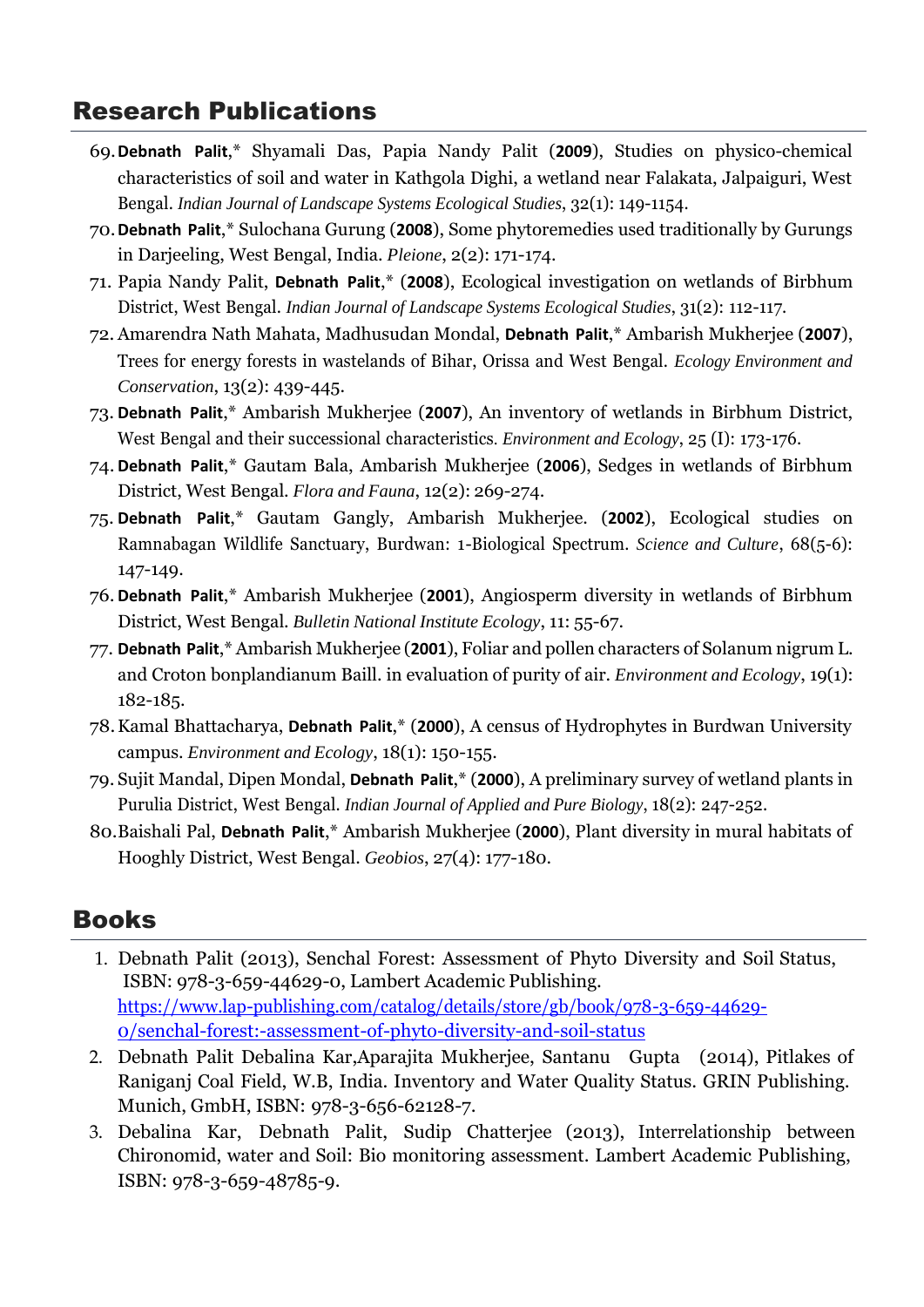### Books

- 4. Debnath Palit, Arnab Banerjee (2013), Bio monitoring and green belt development in Durgapur. Lambert Academic Publishing, ISBN-978-3-659-50467-9.
- 5. Debnath Palit, Mondal S and Banerjee A(2021)Ecology of wasteland and its biological reclamation –A Case study from Raniganj Coalfield Area, West Bengal (Agreement Completed-Cambridge scholar )

# Book Chapters

- 1. **Debnath Palit** , Debalina Kar (**2019**), A contemplation on pit lakes of Raniganj Coal Field Area: West Bengal, India. In: M.K. Jhariya, A. Banerjee, R. S. Meena and D. K. Yadav (Eds.) *Sustainable Agriculture, Forest and Environmental Management*, ISBN: 978-981-13-6829-5, pp. 517-572. Springer.
- 2. Debalina Kar, **Debnath Palit.** (**2019**), Phytoremediation- an advance approach for stabilization of coal mined wastelands. In: M.K. Jhariya, A. Banerjee, R. S. Meena and D. K. Yadav (Eds.) *Sustainable Agriculture, Forest and Environmental Management*, , ISBN: 978-981-13- 6829-5, pp. 573- 606. Springer.
- 3. Mondal, S. and **Palit, D.** (**2019)**, Effective Role of Microorganism in Waste Management and Environmental Sustainability. In: M.K. Jhariya, A. Banerjee, R. S. Meena and D. K. Yadav (Eds.) *Sustainable Agriculture, Forest and Environmental Management*, ISBN: 978-981-13-6829-5, pp. 485-516. Springer.
- 4. Debalina Kar, **Debnath Palit.** (**2019**), Phytoremediation of Coal Mine Based Wastelands: An Approach in the Raniganj Coalfield (RCF). In: A. Banerjee, M.K. Jhariya, D.K. Yadav and A. Raj (eds.) *Agroforestry and Climate Change: Issues and Challenges* . ISBN: 978-1-77188, pp .239- 278. Apple Academic Press. CRC Press, A Taylor & Francis Group.
- 5. Siboram Banerjee, **Debnath Palit.** (**2020**), Role of higher plants for air pollution mitigation in urban industrial areas, In: A. Banerjee, M.K. Jhariya, D.K. Yadav and A. Raj (eds.) *Environmental and sustainable development through Forestry and other resources*. ISBN: 978-1771- 888110, pp. 101-136. Apple Academic Press. CRC Press, A Taylor & Francis Group .
- 6. **Debnath Palit,** Anjan Roy Chaudhury (**2020**), Contributions of pit lakes to the socio- economic status: a case study of the Raniganj Coal Field Area, In: *Environmental and sustainable development through Forestry and other resources*, ISBN: 978-1771-888110, pp. 167-194. Apple Academic Press. CRC Press, A Taylor & Francis Group.
- 7. Pallavi Chattopadhyay, Pinaki Chattopadhyay, **Debnath Palit** (**2020**), Effect of environmental pollution on health and its prevention: an overview, In: A. Banerjee, M.K. Jhariya, D.K. Yadav and A. Raj (eds.) *Environmental and sustainable development through Forestry and other resources*. ISBN: 978-1771-888110, pp 229-266. Apple Academic Press. CRC Press, A Taylor & Francis Group.
- 8. Pinaki Chattopadhyay, Pallavi Chattopadhyay, **Debnath Palit** (**2020**), Innovative approach to sustainable development and biodiversity conservation, In: A. Banerjee, M.K. Jhariya, D.K. Yadav and A. Raj (eds.) *Environmental and sustainable development through Forestry and other resources*. ISBN: 978-1771-888110, pp. 267-304. Apple Academic press. CRC Press, A Taylor & Francis Group.
- 9. Saikat Mondal, **Debnath Palit** (**2020**), Prospects of Biotechnology for a Sustainable Environment, In: A. Banerjee, M.K. Jhariya, D.K. Yadav and A. Raj (eds.) *Environmental and sustainable development through Forestry and other resources*. ISBN: 978-1771-888110, pp. 305-344. Apple academic press. CRC Press, A Taylor & Francis Group.
- 10. **Debnath Palit** (**2018**) Evaluating Ecological and Socio-Economic Aspects of Wetlands: An Empirical Study. In: Sengupta P.P (eds.) Contemporary Issues on Globalization & Sustainable Development (Volume I) ISBN: 9789386611338 Pp 222-254. Serials publications Pvt. Ltd., New Delhi , India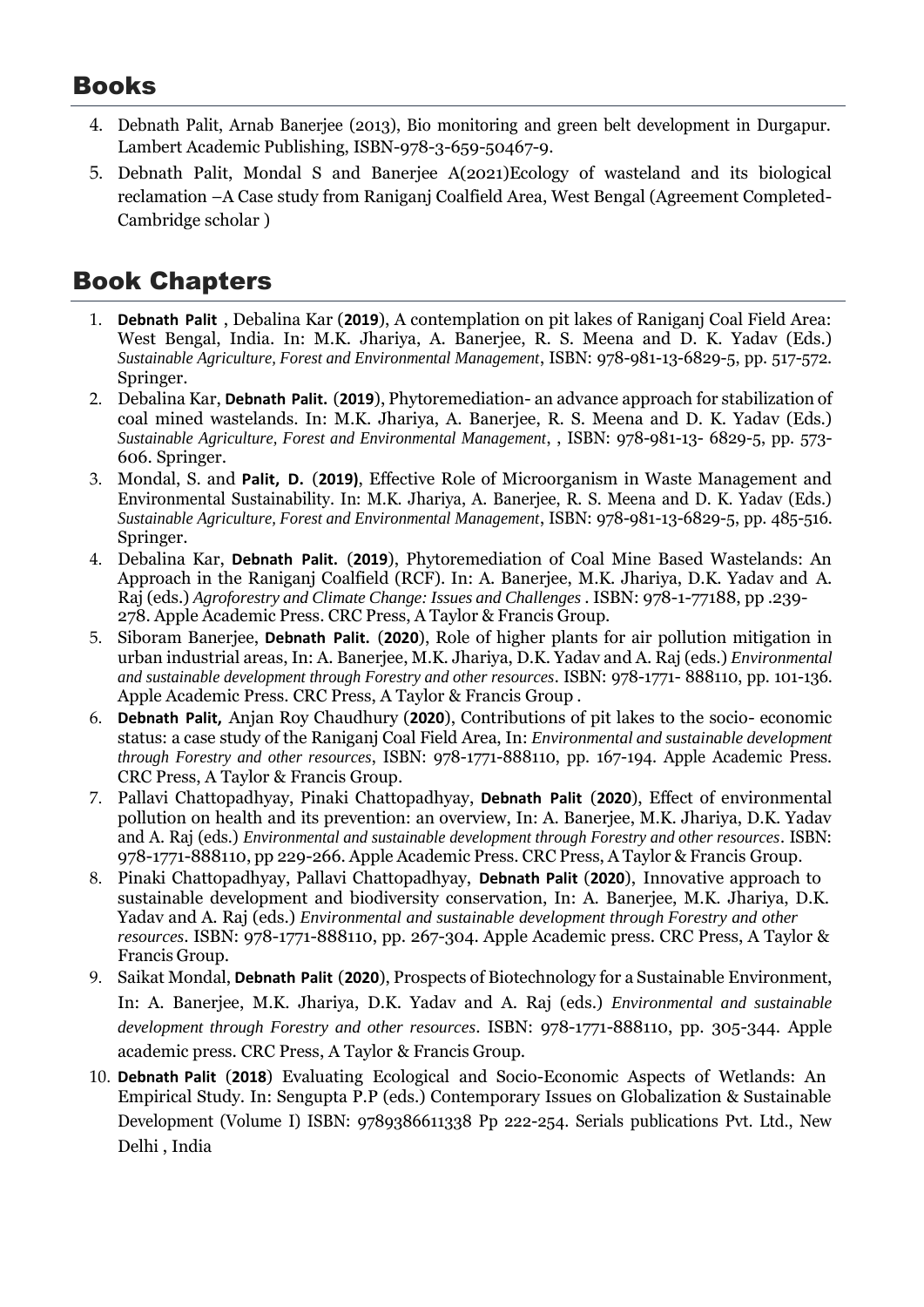### Book Chapters

- 11. Sidhartha Shankar Laha, Anjan Ray Chaudhury and **Debnath Palit** (2020) Economic Growth, Export and CO2 Emission in 61 Manufacturing Sector: A Study on BRICS Countries. In: Sengupta P.P (eds.) Contemporary Issues on Globalization & Sustainable Development (Volume II)ISBN: 978-81-947932-1-2 Pp 61-77. Serials publications Pvt. Ltd., New Delhi , India
- 12. Saikat Mondal , **Debnath Palit** (**2021**)Agroecology for sustainable food system and Footprint mitigation In: A. Banerjee,R.S. Meena, M.K. Jhariya, and D.K. Yadav (eds.) **Agroecological Footprints Management for Sustainable Food System eBook ISBN** 978-981-15-9496-0 **Hardcover ISBN** 978-981-15-9495-3 pp69-114 Springer.
- 13. Saikat Mondal , **Debnath Palit** (**2021**)Challenges in Natural Resource Management and Ecological Sustainability In: M.K. Jhariya, R.S. Meena, A. Banerjee, and S.N.Meena (eds.) Recent advances in Natural resource management and conservation for environmental sustainability. Elsevier( In press)
- 14. Saikat Mondal , **Debnath Palit** (**2021**) Prospects and implementation of nano technology in Environmental remediation and cleanup. In: M.K. Jhariya, R.S. Meena, A. Banerjee, and S.N.Meena (eds.) Recent advances in Natural resource management and conservation for environmental sustainability. Elsevier( In press)
- 15. Madhabendra Sinha, Anjan Ray Chaudhary and **Debnath Palit (2021)** FDI, Trade and CO<sup>2</sup> Emission in Asia-Pacific Economies In: R. Prasad, M.K. Jhariya, and A. Banerjee, (eds.) Environment and Natural Resource Management: economic outlook and opinion. Apple academic press. CRC Press, A Taylor & Francis Group (In Press).
- 16. Saikat Mondal , **Debnath Palit (2021)** Sustainable utilization and eco-restoration of wetlands- a case study from Birbhum district of West Bengal, India In: R. Prasad, M.K. Jhariya, and A. Banerjee, (eds.)Environment and Natural Resource Management: economic outlook and opinion. Apple academic press. CRC Press, A Taylor & Francis Group(In Press).
- 17. Shiboram Banerjee, **Debnath Palit** and Arnab Banerjee (2021) Geospatial Mapping of SPM load Under Urban Industrial set up, Durgapur, West Bengal, India through QGIS application In:Bhunia G.S., Chatterjee U, Lalmalsawmzauva K.C. and Shit P.K., (eds.)Anthropogeomorphology –A Geospatial technology Based approach . Springer Nature (in Press).
- 18. Deblina Kar, Arnab Banerjee and **Debnath Palit** (**2020**) Reclamation of mined soil in RCF region- A Phytoremediation Approach In:Bhunia G.S., Chatterjee U, Kashyap A. and Shit P.K., Land Reclamation and Restoration Strategies for Sustainable Development.Elsevier (in Press)
- 19. Debalina Kar, **Debnath Palit** (**2017**), Species composition and diversity of vegetation developing on an age series of coal mine spoil in an open cast coal field in Raniganj, India. In: D.K. Srivastava (Eds.) *Recent trends in Biological Research*, ISBN: 978-81-932209-0-0, pp. 389-

402. Global Academic Society of India, Lucknow, India.

20. **Debnath Palit, Ambarish** Mukherjee, Santanu Gupta (**2016**), Bio resources and Socio- economic developmental plans (SDPs) in wetland ecosystem – a case study. In G.K Saha (Eds.) *Indian Wetlands: Crisis and Option*. ISBN: 978-81-85211-98-5, pp.171-185. Astral International Pvt. Ltd. New Delhi, India.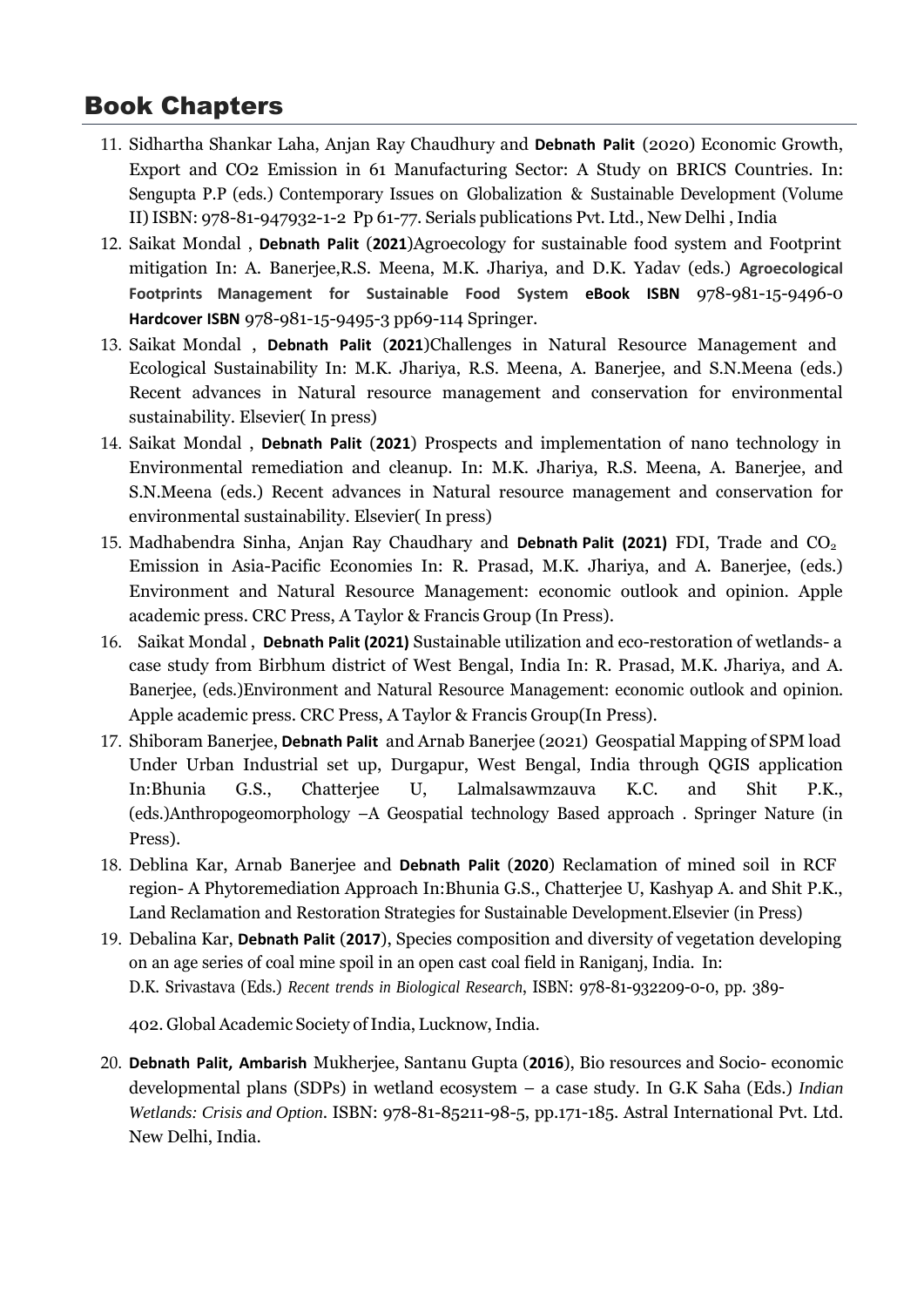### Book Chapters

- 21. **Debnath Palit** (**2015**), Ecological appraisal of pitlakes of Raniganj Coal Field (RCF), West Bengal, India: Implications for conservation and sustainable use. In. S.A. Rahaman and K.Das (Eds.) *Globalization, Environment and Sustainable Development-Indian Perspectives*, ISBN: 978-93- 83458-03-5, pp. 28-37. Chandidas Mahavidyalaya, Birbhum, West Bengal.
- 22. **Debnath Palit**, Arnab Banerjee (**2015**), Bio fertilizers-The future of Indian Agriculture. In P. Mallick and Mukherjee (Eds.). *Bio-fertilizer and Bio-manure for sustainable agriculture.* ISBN: 978-81- 925800-7-4, pp. 132-153. Damodar Group, Burdwan.
- 23. **Debnath Palit**, Arnab Banerjee (**2012**), Eco-literacy and Sustainable Living.In .C.Gurung and J.B, Bhandari (Eds.) *Eco-conservation And Sustainable Living*. ISBN: 9788184872163, pp. 85- 110.Narosa Publishing House, New Delhi.
- 24. **Debnath Palit**(**2009**), Bioremediation of Environmental Degradation: A sustainable Approach for Eco restoration. In. Datta, J.K. and Ghosh, A.R. (eds) Environment: Issues and Challenges. Vol: 3, pp. 107- 114.Academic Staff College, The University of Burdwan.
- 25. **Debnath Palit**, Ambarish Mukherjee (**2007**), Biosensors: an appraisal of its operation and applications. In. Misra and Juwarkar (eds.) *Environmental Biotechnology*. ISBN: 8131301850, pp. 55-82 A P H Publishing Corporation, New Delhi.
- 26. **Debnath Palit**, Ambarish Mukherjee (**2006),** Resourceful aspects of the waste In: Misra, Kim and Saxena (eds.), *Environmental Issues and Options.* ISBN: 8170354315, pp. 49-75. Daya Publishing House, Delhi,
- 27. Ambarish Mukherjee, **Debnath Palit** (**2002**), Wetland perspectives- contemplation. In: G. Tripathy and Y.C. Tripathy (ed.), *Bioresource and Environment.* ISBN: 9788180300080, pp .89- 107. Campus Books International
- 28. Ambarish Mukherjee, **Debnath Palit** (**2002**), Biodiversity perspectives –an envision of the scenario. In: G. Tripathy and Y.C. Tripathy (ed.), *Bioresource and Environment.* ISBN: 9788180300080, pp .304-316. Campus Books International.
- 29. Ambarish Mukherjee, **Debnath Palit** (**2002**), Macrophyte diversity in wetland of Birbhum District, West Bengal. Economic Prospect. In: L.K. Dadhich and A.P.Sharma (eds), *Biodiversity, Strategies of Conservation.*ISBN: 817648315X, pp..245-263. APH Publishing Corporation, New Delhi.
- 30. Ambarish Mukherjee, **Debnath Palit** (**2001**), Eco restoration of Mined Wasteland: An overview. In: A. K. Roy and S. K. Varma (eds),Wasteland *Management and Environment.* ISBN: 978817233236X, pp. 181-188. Scientific Publishers (India

### Conference Proceedings

- 1. Debapriya Dutta, **Debnath Palit** (**2020**), Study on floral composition of Dalurbandh :a freshwater pit lake in Raniganj Coal Felds, West Bengal, India. *Proceedings of International Biodiversity Congress (IBC 2018)* Volume IV | pp. 1-5
- 2. Santanu Gupta, **Debnath Palit**, Ambarish Mukherjee (**2014**), Comprehensive restorative approach for conservation and management of wetlands in Birbhum district, West Bengal, India. In A.K. Sanyal, S.K Gupta, & S. Manna. *Biodiversity and Livelihood.* ISBN: 978-93-92258- 17-9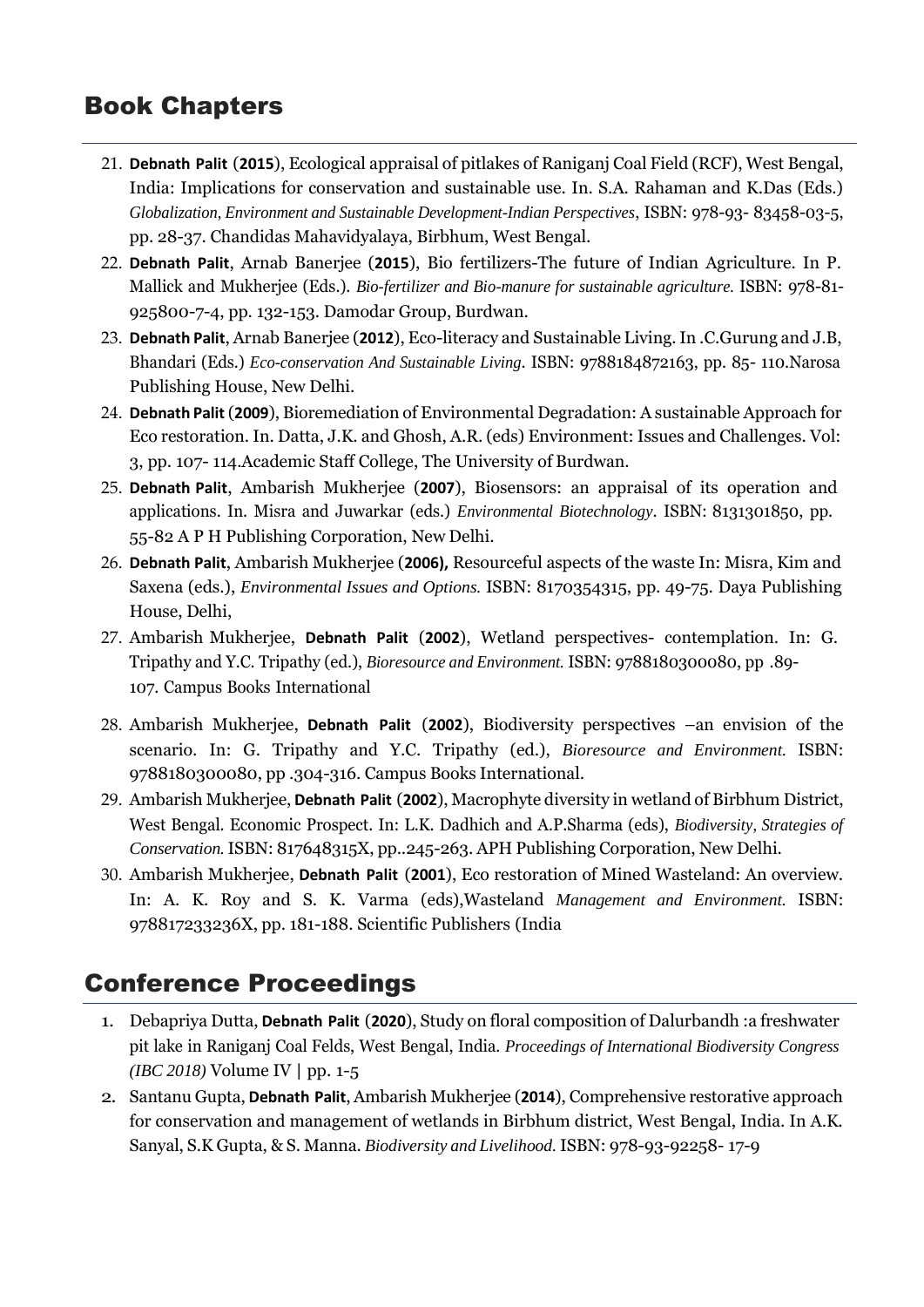# Conference Proceedings

- 3. Aparajita Mukherjee, **Debnath Palit** (**2014**). Studies on the livelihood dependency of local stakeholders on wetland bio resources in Bankura district, West Bengal, India.In A.K. Sanyal, S.K Gupta, & S. Manna. *Biodiversity and Livelihood*. ISBN: 978-93-92258- 17-9*,* pp. 401-409
- 4. Debalina Kar, **Debnath Palit** (**2014**), Ecological appraisal of Pit lakes of Raniganj coal field (RCF), West Bengal, India: Implications for Conservation and Sustainable use. . In A.K. Sanyal, S.K Gupta, & S. Manna. *Biodiversity and Livelihood*. ISBN: 978-93-92258- 17-9*,* pp. 395- 400
- 5. Partha Sarathi Basu, **Debnath Palit**, Arnab Banerjee (**2011**), Joint Forest Management –a new vista towards natural forest management. *Indian Science News*. Pp. 135-142.
- 6. Aditi Pal, Arnab Banerjee, **Debnath Palit** (**2011**), Precision Farming –a new vista towards natural resources management. *Indian Science News*. pp. 131-134.
- 7. Sanjib Das, **Debnath Palit** (**2012)**, Studies on plant species diversity and pedological characteristic of Rambi Forest Beat, Senchal East Zone Forest Range,Darjeeling. In. G.G. Maiti and S. Mukherjee (Eds.) *Multidisciplinary Approaches in Angiosperm Systematics*.ISBN: 978-93-5067-867 -1, pp-532-540. Kalyani University, Kalyani.
- 8. Sulochana Gurung, **Debnath Palit** (**2007**), Medicinal plant lore among Lepchas in Darjeeling District, West Bengal, India. Proc. National Symposium on Medicinal and aromatic plants for Economic Benefit of Rural People (MAPER) Pp 37-41. Ramakrishna Vivekananda Mission Institute of Advanced Studies, Kolkata.

# Guidance of PhD Scholars

- **1.** Santanu Gupta (*Awarded: 2016, The University of Burdwan )* Assessment of Ecological and Socioeconomic Valuation of Wetlands in Birbhum District, West Bengal, India for conservation and sustainable use, **Ph.D Guide: Dr. Debnath Palit**
- **2.** Aparajita Mukherjee *(Awarded: 2016, The University of Burdwan )* Studies on the ecological and socio-economic services of wetlands to the rural people of Bankura district, West Bengal, India, **Ph.D Guide: Dr. Debnath Palit**
- **3.** Debalina Kar *(Awarded: 2016, The University of Burdwan)* Phytoremediation of some selected wastelands in colliery belt of Raniganj, West Bengal, India, **Ph.D Guide: Dr. Debnath Palit**
- **4.** Shiboram Banerjee (*Awarded: 2020, The University of Burdwan*) Air Quality Monitoring Using Available Plant Species of Durgapur Industrial Township, West Bengal, **Ph.D Guide: Dr. Debnath Palit**
- **5.** Payel Majumder (*Awarded: 2020, The University of Burdwan*) Studies in microbial diversity through time of coal mine generated wastelands of West Bengal in understanding their role in soil reclamation*.* **Ph.D Guide: Dr. Debnath Palit**
- **6.** Babli Garai (*Awarded: 2020, The University of Burdwan*) Succession of Plant Diversity based on selected pit lakes of Raniganj Coal fields, India, **Ph.D Guide: Dr. Debnath Palit**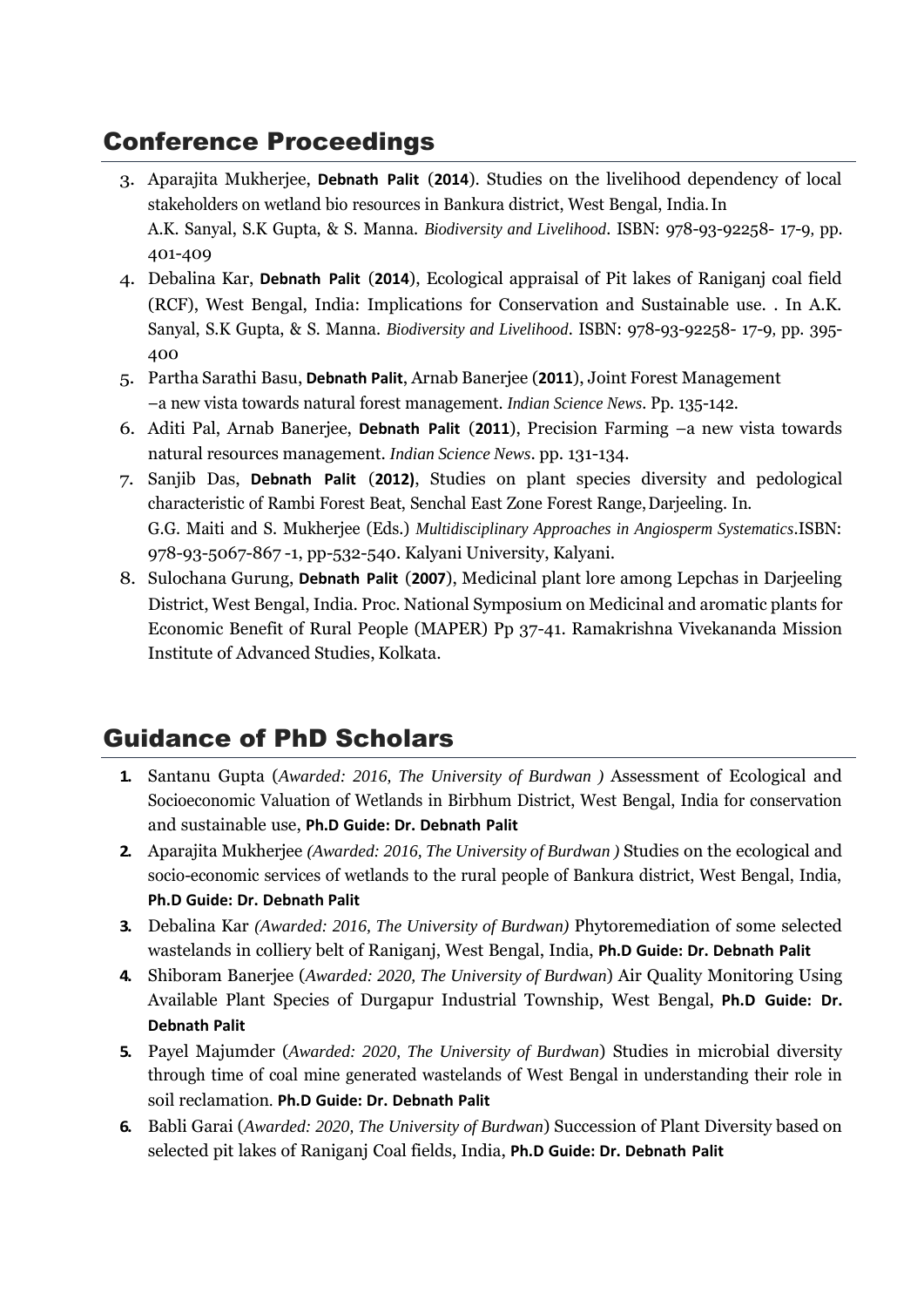### Sponsored Research Projects

- 1. **Dr. Debnath Palit** (PI), "Eco-friendly technology for restoration mined wastelands in Raniganj Colliery areas", UGC Minor Research Project (Sanction letter No. PSW- 017/09- 10 (ERO) dated 08.10.2009) Sanctioned: Rs. 93500/- ; Tenure: 2009-2011.
- 2. **Dr. Debnath Palit** (PI),"'Ecological and limnological investigations on wetlands of Bankura District: implications for promoting sustainable management and wise use of wetlands'. UGC Minor Research Project (Sanction letter No. PSW- 008/12-13 (ERO) dated 05.02.2013) Sanctioned: Rs. 95000/- ; Tenure: 2013-2015
- 3. **Dr. Debnath Palit** (Co-PI), " Integrated Project on Conservation, Demonstration and Training on sustainable use of Medicinal Plants for up gradation of Livelihood of the poor families of backward classes in Bankati Gram Panchayat area, Burdwan District, West Bengal", Department of Science & Technology, Government of West Bengal, Implemented at The University of Burdwan; Total grant: Rs. 21,00,000/- Tenure: 2010-2014.
- 4. **Dr. Debnath Palit** (PI), "Ecological appraisal of pit lakes of Raniganj coal field (RCF), West Bengal, India: implications for conservation and sustainable use", Department of Science & Technology, Government of West Bengal, Rs. 29, 17,533/- Tenure: 2014-2017.
- 5. **Dr. Debnath Palit** (PI), " Eco-restoration of wetlands in Birbhum district, West Bengal for sustainable use", Department of Environment, Government of West Bengal, Rs. 4,60,000/-; Tenure: 2010-2013.

# Guidance of M.Sc. Projects

Supervised Dissertation work for M.Sc. in Botany at Darjeeling Govt. College under University of North Bengal and Post Graduate Department of Conservation Biology, Durgapur Government College under The University of Burdwan and Kazi Nazrul University.

| <b>Topic of Dissertation</b>                                      | Academic       |
|-------------------------------------------------------------------|----------------|
|                                                                   | <b>Session</b> |
| Study of wall flora of Darjeeling Govt. College campus and        | 2002-2003      |
| adjoining areas                                                   |                |
| study of Tea Garden Weeds in Happy Valley Tea<br>Ecological       | 2003-2004      |
| <b>Estate Darjeeling</b>                                          |                |
| Phytosociology and soil characteristics in Senchal East Zone      | 2004-2005      |
| Forest Range, Darjeeling.                                         |                |
| Vegetation vis-a -vis soil of Gaddikhana Forest Areas,            | 2004-2005      |
| Darjeeling.                                                       |                |
| Ecological study of Rajmata Dighi, a wetland in Cooch-behar       | 2004-2005      |
| District, West Bengal.                                            |                |
| Ethno botanical study with special reference to some tribal       | 2004-2005      |
| communities in Darjeeling Hill areas.                             |                |
| Phytosociology and pedological characteristics of forest soils of | 2005-2006      |
| Rambi Forest Beat, Senchal East Zone Forest Range, Darjeeling.    |                |

#### *University of North Bengal*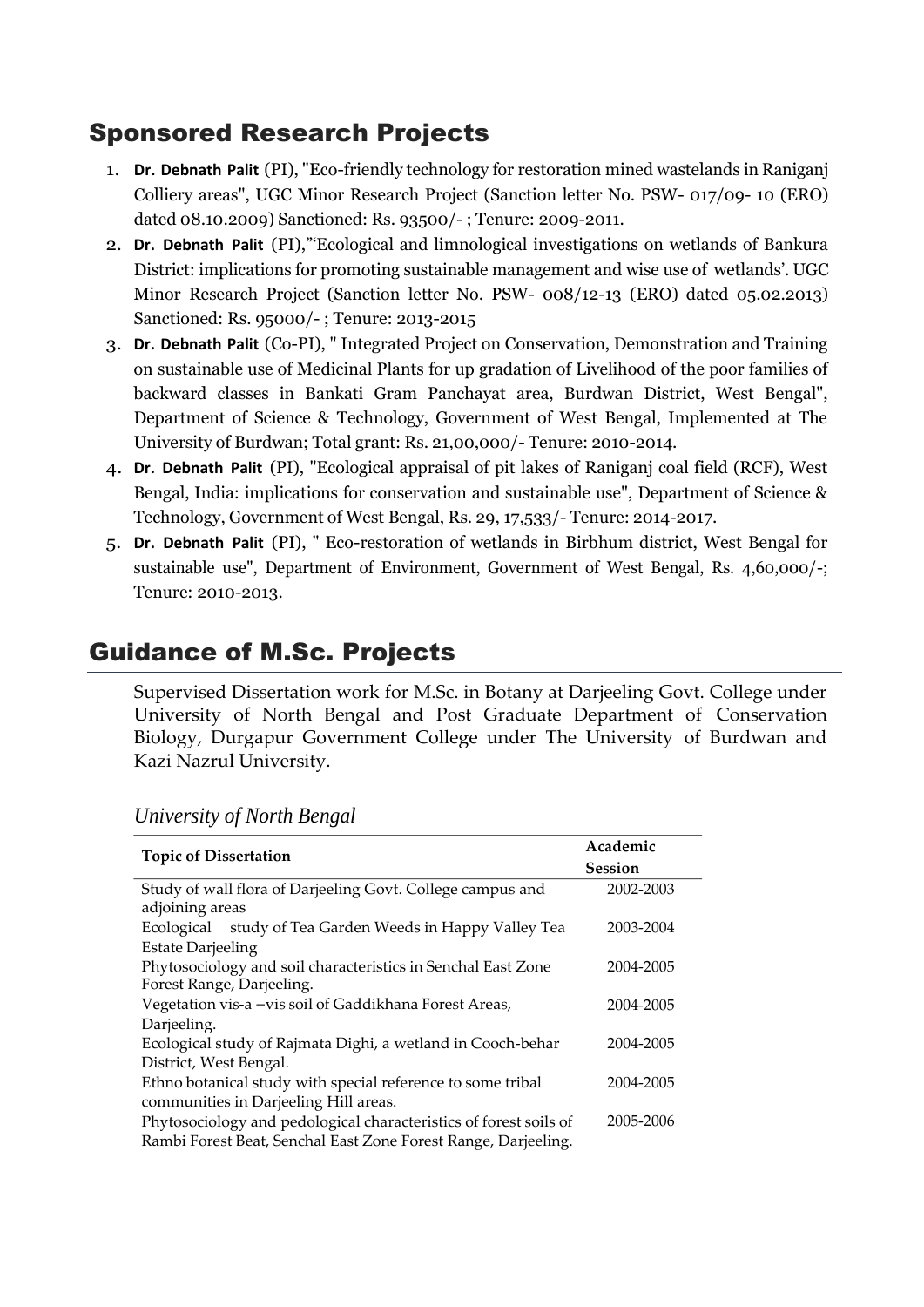# Guidance of M.Sc. Projects

*University of North Bengal*

| <b>Topic of Dissertation</b>                                  | Academic<br><b>Session</b> |
|---------------------------------------------------------------|----------------------------|
| Ecological study on the plant diversity and influence of      | 2005-2006                  |
| vegetation on the properties of soil in Rangirum Forest Beat, |                            |
| Senchal West Zone Forest Range, Darjeeling.                   |                            |
| Ecological study on Chatterjee Dighi, a wetland in Falakata,  | 2006-2007                  |
| Jalpaiguri                                                    |                            |
| Ethnobotanical implications of plants among Lepchas in East   | 2006-2007                  |
| Sikkim.                                                       |                            |
| Eco-taxonomic study on Polygonum in different altitudes       | 2006-2007                  |
| ranging from tropical to temperate realms.                    |                            |
| Environmental Impact assessment from a copper mining          | 2006-2007                  |
| industry in Roogpu, Sikkim.                                   |                            |

#### *The University of Burdwan*

| <b>Topic of Dissertation</b>                                                                                                                             | Academic       |
|----------------------------------------------------------------------------------------------------------------------------------------------------------|----------------|
|                                                                                                                                                          | <b>Session</b> |
| The Effect and Evaluation of Toxicity of Municipal sewage                                                                                                | 2007-2009      |
| Water on Colonization Rate and Community Structure of                                                                                                    |                |
| Zooplankton: A Microcosm Study<br>& Temporal Variation of<br>Seasonal<br>Entomofaunal<br>Diversity with Reference to Different Light Condition           | 2007-2009      |
| People's Dependency on Bioresources A Socio-Economic<br>Survey in Durgapur Subdivision of West Bengal                                                    | 2007-2009      |
| The diversity of Aquatic Macro invertebrates as an indicator of<br>water quality and ecosystem health:<br>A case study for Durgapur, West Bengal, India. | 2008-2010      |
| A study on the avifaunal diversity of Satragachi wetland<br>(Ramsar site) West Bengal India.                                                             | 2008-2010      |
| Comparative study on the aquatic macrophyte diversity in<br>lentic and lotic ecosystem from urban areas of Durgapur, West<br>Bengal, India               | 2008-2010      |
| A preliminary study on the aquatic macro invertebrate                                                                                                    |                |
| different lentic and lotic environments<br>diversity<br>in                                                                                               | 2008-2010      |
| from Durgapur , West Bengal, India                                                                                                                       |                |
| A study on the zooplankton diversity in relation to                                                                                                      | 2008-2010      |
| physicochemical parameters of different lentic and lotic                                                                                                 |                |
| environments from Durgapur, West Bengal, India.                                                                                                          |                |

#### *Kazi Nazrul University*

| Composition, diversity and economic prospects of plants in and around                                                                    | 2017-2018 |
|------------------------------------------------------------------------------------------------------------------------------------------|-----------|
| Dalurbandh, a fresh water Pit lake in Raniganj Coal Field Areas (RCF),                                                                   |           |
| West Bengal                                                                                                                              |           |
| Floristic composition and vegetation structure in Roopganj Forest Beat,                                                                  | 2018-2019 |
| Durgapur Forest Range, Burdwan Forest Division, West Bengal                                                                              |           |
| Assessment of vegetation structure and estimation of Carbon storage<br>potential of dominant species in Pardaha Natural Forest, Durgapur | 2018-2019 |
| Forest Division, West Bengal                                                                                                             |           |